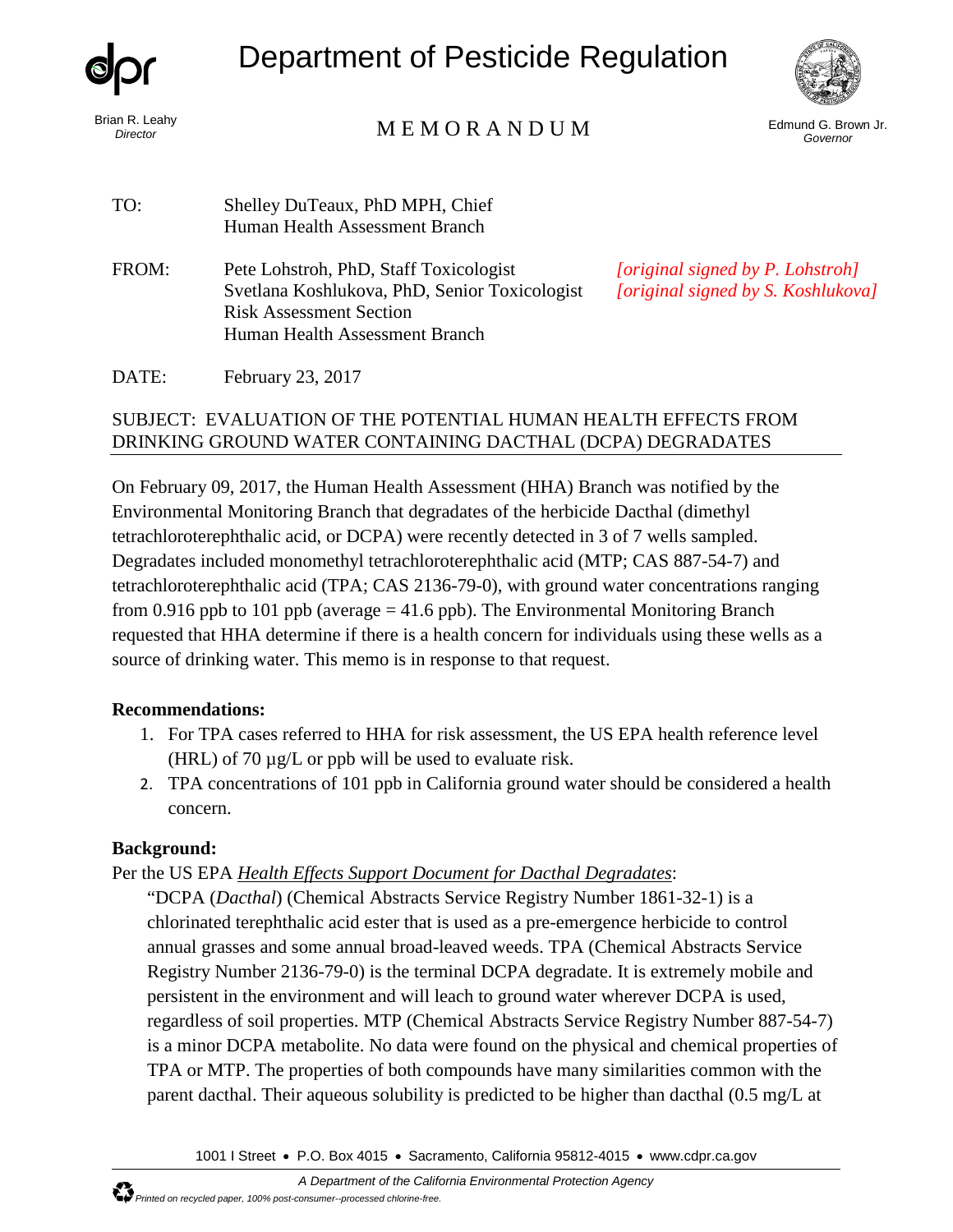> 25°C) because one or two of the ester functional groups are replaced by a free acid functional group." (USEPA, 2008(a)).

### **Summary of Toxicology:**

The toxicology database for TPA is limited. DPR has not conducted a risk assessment for Dacthal or its degradates TPA and MTP. In 2008, the US EPA Office of Water released a Drinking Water Health Advisory for Dacthal, TPA, and MTP (USEPA, 2008(b)). US EPA established a reference dose (RfD) of 0.01 mg/kg/day for DCPA based on a no-observedadverse-effects-level (NOAEL) of 1 mg/kg/day from a chronic toxicity study using rats and a total uncertainty factor of 100. This RfD was used to calculated a health reference level (HRL) for DCPA of 70 µg/L or ppb (USEPA, 2008(c)). The same HRL (70 ppb) was then applied to both TPA and MTP based on the following criteria (USEPA, 2008(c)):

- The toxicological data for TPA and MTP are limited, however, neither TPA nor MTP appear to be more toxic than DCPA. The reference dose (RfD) for DCPA should be protective of the effects for all three compounds.
- Both TPA and MTP result from DCPA metabolism and their toxicity should be "reflected" in the observed toxicity of the parent compound."
- No sensitive subpopulations have been identified.

In 2012, the DPR Medical Toxicology Branch updated the toxicological information for TPA and recommended that monitored concentrations of TPA be compared to the HRL of 70 ug/L established for the parent DCPA (Schreider, 2012).

For the evaluation described here, we reviewed the US EPA 2008 health advisory and associated documents for Dacthal, as well as relevant evaluations prepared by other agencies, and reached the following conclusions:

- Since 2012, there are no new toxicity data for TPA to develop TPA-specific reference levels in drinking water.
- The HRL for DCPA uses a NOAEL (1 mg/kg/day), where effects were observed in the lung, liver, kidney, and thyroid of rats at the lowest adverse effect level (LOEL) (10 mg/kg/day) (USEPA, 2008(a)).
- Dacthal was classified as Group C, Possible Human Carcinogen<sup>1</sup> per US EPA 1986 guidelines (USEPA, 1999) based on thyroid tumors in both sexes of rats and liver tumors

 $\overline{a}$ <sup>1</sup> **Group C: "Possible Human Carcinogen"** 

This group is used for agents with limited evidence of carcinogenicity in animals in the absence of human data. It includes a wide variety of evidence, e.g., (a) a malignant tumor response in a single well-conducted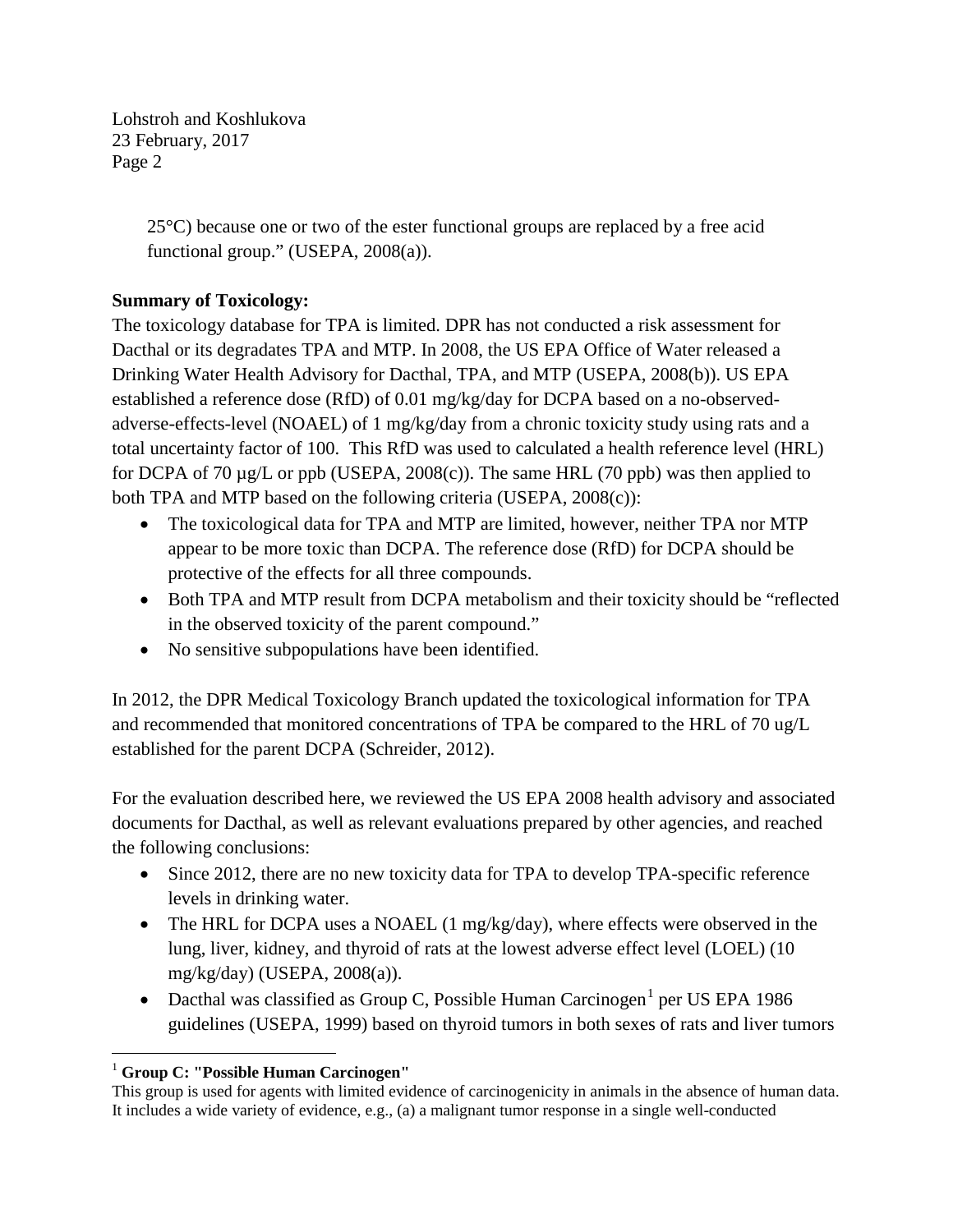> in female rats and mice (USEPA, 2008(a)). There was inadequate information to assess the carcinogenic potential of TPA.

- Dacthal and TPA are extremely resistant to degradation and persistent in ground water, raising the risk of human exposure (USEPA, 2008(a)).
- The Dacthal HRL is consistent with health advisory level (70 ppb) used for detections in ground water in Michigan, Idaho, and Washington (ATSDR, 2009; Cook, 2014).

#### **Evaluation of the TPA residue:**

 $\overline{a}$ 

As part of this evaluation, we performed deterministic acute and chronic drinking water exposure analyses of concentrations of 101 ppb TPA in ground water. We used the Dietary Exposure Evaluation Model - Food Commodity Intake Database (DEEM-FCID, version 4.02, 5-10c) and the National Health and Nutrition Examination Survey/"What We Eat in America" (NHANES/WWEIA) two-day dietary survey data collected from 2005 to 2010 for the US population and select subgroups. The DCPA NOEL (1 mg/kg/day) was used to calculate the risk in terms of margins of exposure (MOE; ratio of the NOEL and an estimate of human exposure). The target MOE was 100, assuming that humans are 10 times more sensitive than rats and there is a 10-fold variation in the sensitivity of humans. A calculated MOE lower than the target of 100 indicates a potential health concern.

The acute and chronic MOEs at the  $95<sup>th</sup>$  percentile for the US population, women of childbearing age (13 to 50 years old), and children 1 to 12 years old were higher than 100. However, the MOEs were below 100 for acute  $95<sup>th</sup>$ -percentile exposures to all infants (MOEs = 50 to 82) and chronic exposures to non-nursing infants ( $MOE = 99$ ).

TPA concentrations in California wells were also compared to the US EPA HRL of 70 µg/L or ppb. In this case, 101 ppb TPA exceeds the 70 ppb HRL and should be considered a potential health concern. Further, children from 0 to 2 years of age should be considered the most vulnerable subpopulation based on their high rates of water intake (as mL/kg body weight) (OEHHA, 2012).

experiment that does not meet conditions for sufficient evidence, (b) tumor responses of marginal statistical significance in studies having inadequate design or reporting, (c) benign but not malignant tumors with an agent showing no response in a variety of short-term tests for mutagenicity, and (d) responses of marginal statistical significance in a tissue known to have a high or variable background rate. USEPA 1999. Guidelines for Carcinogen Risk Assessment (Review Draft). U.S. Environmental Protection Agency, Risk Assessment Forum, Washington, DC.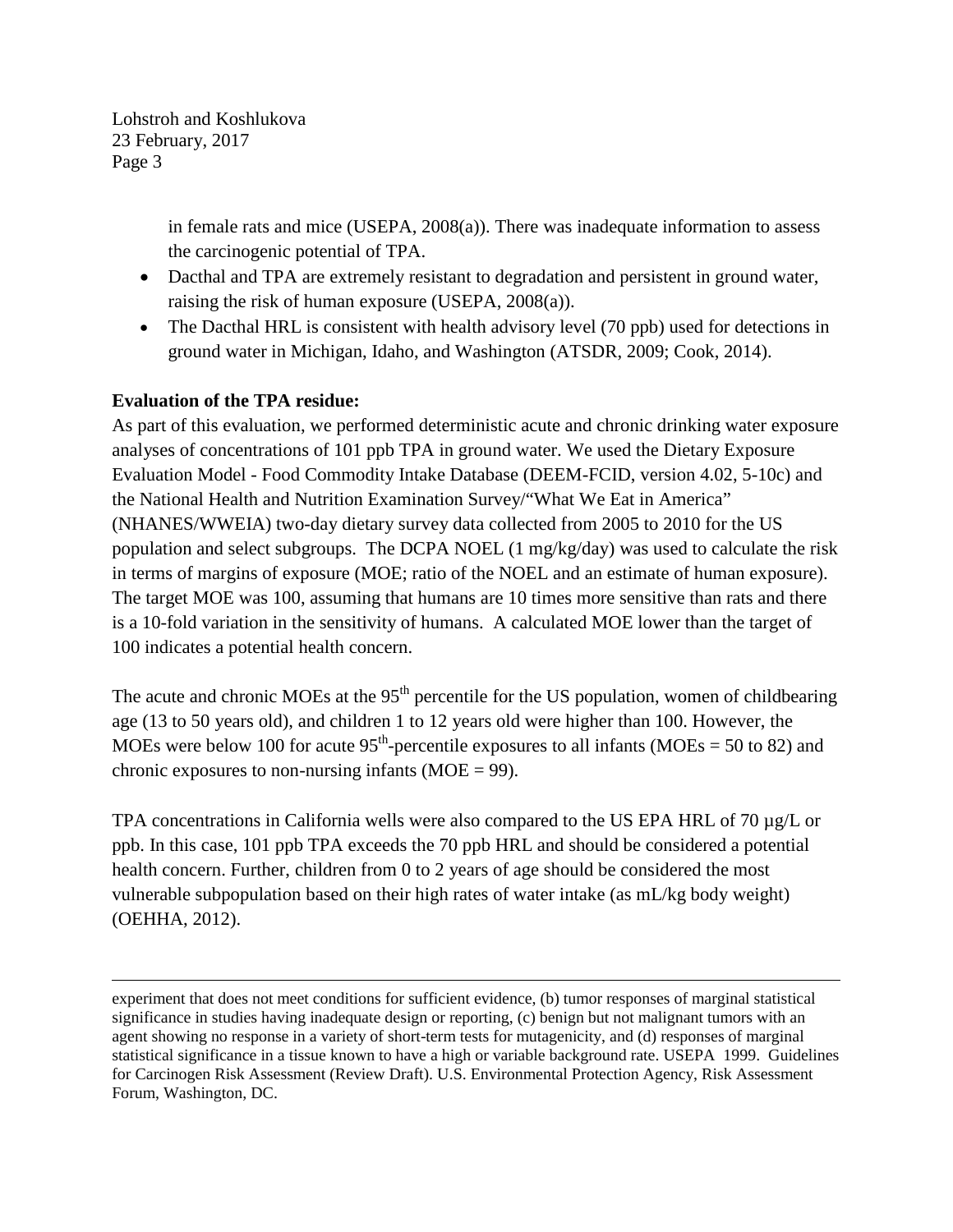#### **Conclusions**

- 1. Based on our assessment and the approaches used by other agencies, we recommend that TPA detections in California wells be compared to the US EPA HRL of 70 µg/L or ppb until sufficient data is available to derive TPA-specific NOELs to evaluate risk to human health.
- 2. The concentration of 101 ppb TPA in ground water should be considered a health concern.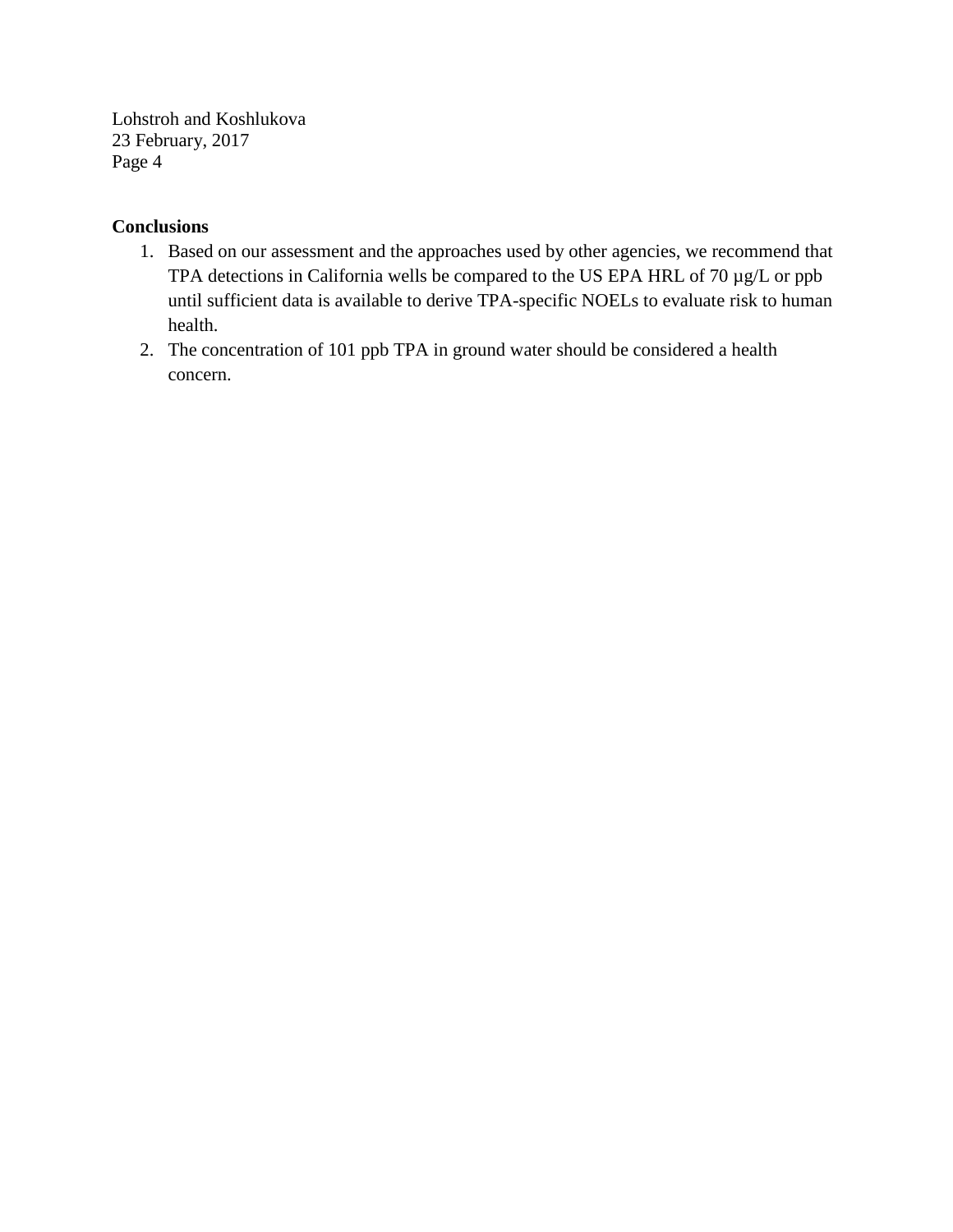#### **References**

- ATSDR 2009. Agency for Toxic Substances & Disease Registry: Health Consultation; Dacthal Groundwater Contamination; Coloma Township, Berrien County, Michigan [\(https://www.atsdr.cdc.gov/HAC/pha/pha.asp?docid=379&pg=1\)](https://www.atsdr.cdc.gov/HAC/pha/pha.asp?docid=379&pg=1).
- Cook, K. V. 2014. Monomethyl tetrachloroterephthalic acid (MTP) and Tetrachloroterephthalic acid (TPA) Groundwater Occurrence in Washington State. Washington State Department of Agriculture, Natural Resource Assessment Section, Olympia, WA.
- OEHHA 2012. Technical Support Document for Exposure Assessment and Stochastic Analysis; Chapter 8: Water Intake Rates. Office of Environmental Health Hazard Assessment, Sacramento, CA.
- Schreider, J. 2012. Internal Communication: Toxicological Significance of Degradation Prooduct of Dacthal. California Environmental Protection Agency, Department of Pesticide Regulation, Medical Toxicology Branch, Sacramento, CA.
- USEPA 1999. Guidelines for Carcinogen Risk Assessment (Review Draft). U.S. Environmental Protection Agency, Risk Assessment Forum, Washington, DC.
- USEPA 2008(a). Health Effects Support Document For Dacthal Degredates: Tetrachloroterephtalic Acid (TPA) and Monomethyl Tetrachloroterephtalic Acid (MTP). US Environmental Protection Agency, Office of Water, Health and Ecological Criteria Division, Washington. DC.
- USEPA 2008(b). Drinking Water Health Advisory For Dacthal and Dacthal Degredates: Tetrachloroterephtalic Acid (TPA) and Monomethyl Tetrachloroterephtalic Acid (MTP). US Environmental Protection Agency, Health and Ecological Criteria Division, Office of Science and Technology, Office of Water, Washington. DC.
- USEPA 2008(c). Regulatory Determinations Support Document for Selected Contaminants from the Second Drinking Water Contaminant Candidate List (CCL 2); Chapter 4: DCPA Mono- and Di-Acid Degradates. US Environmental Protection Agency, Office of Water, Health and Ecological Criteria Division, Washington, DC.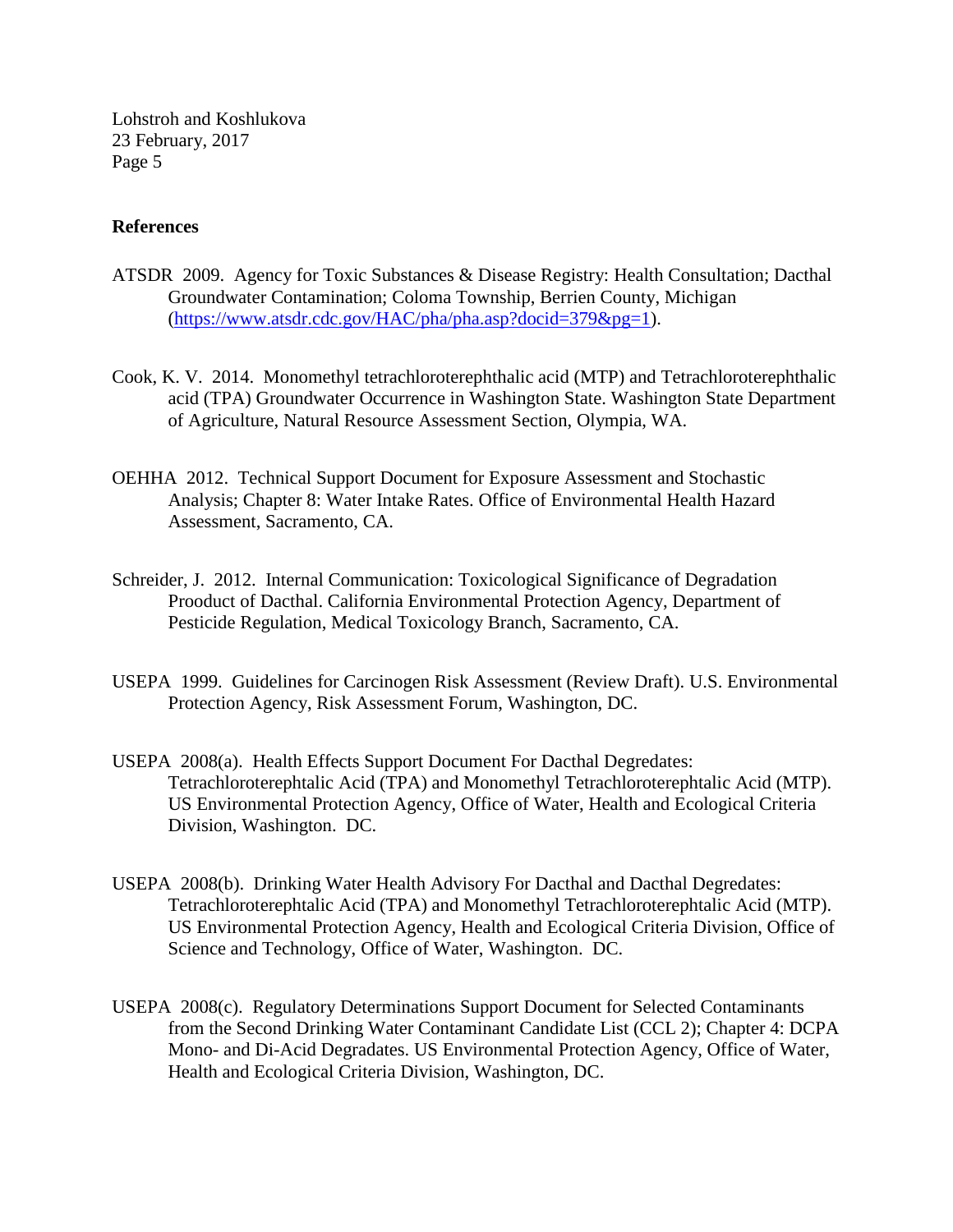# **Appendices**

**Appendix 1. DPR TPA Memo (2012) (3 pages)**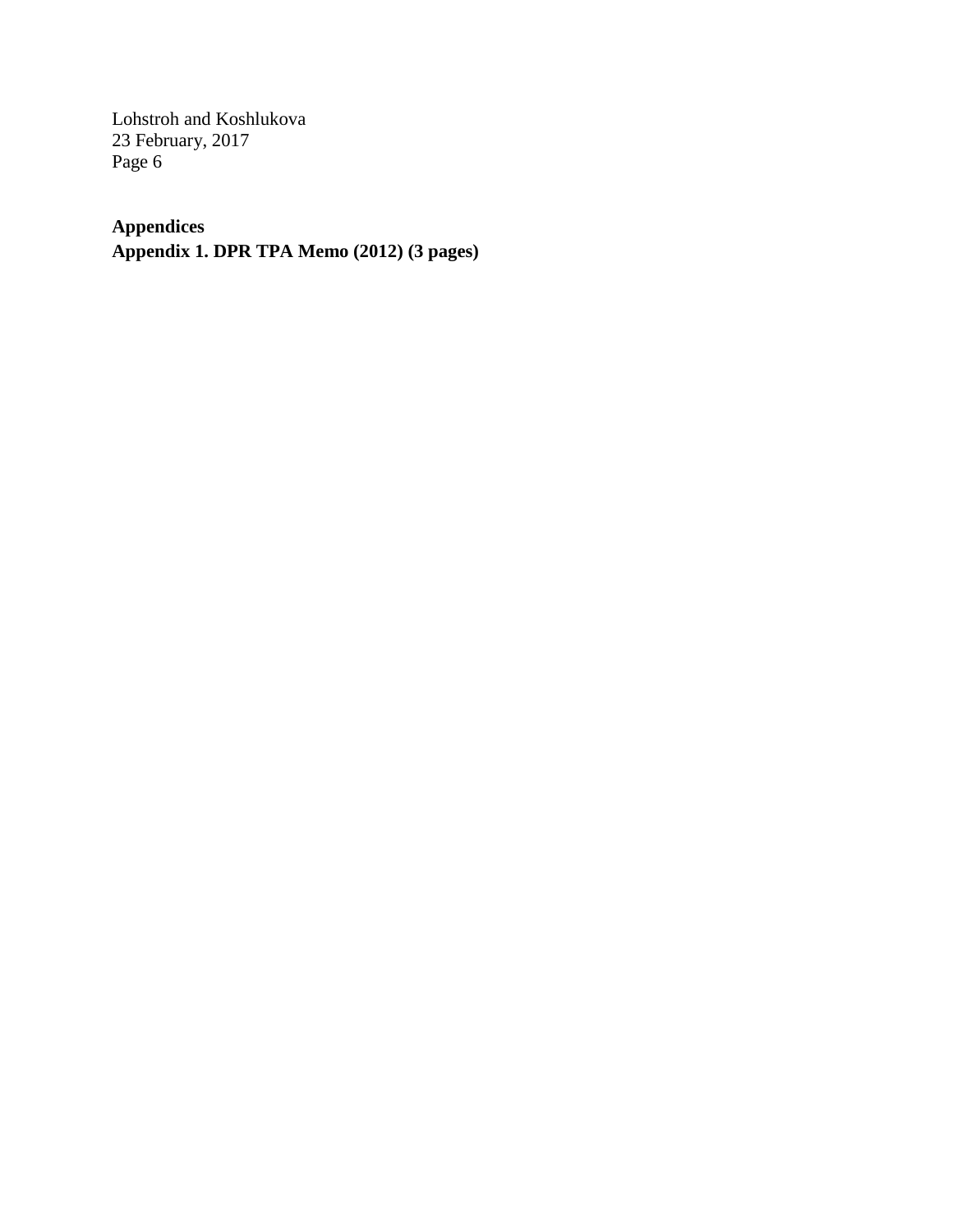

Department of Pesticide Regulation



### M E M O R A N D U M Edmund G. Brown Jr.

*Governor*

- TO: Lisa Ross, Ph.D. Environmental Program Manager Environmental Monitoring Branch
- FROM: Jay Schreider, Ph.D. Senior Toxicologist Medical Toxicology Branch

DATE: January 31, 2012

SUBJECT: Toxicological Significance of Degradation Product of Dacthal

Medical Toxicology was asked to update the information in its 1991 memo regarding the toxicological significance of tetrachloroterephthalic acid (TPA), the primary degradation product of dacthal. There are no new TPA toxicology studies on file at DPR or, apparently, with USEPA, so the toxicity information has not changed. However, USEPA has released several relevant evaluations in the intervening years.

In a 2004 Federal Register Notice (**Federal Register** /Vol. 69, No. 161 / Friday, August 20, 2004 /Rules and Regulations), EPA sets tolerances of DCPA and its metabolites on a number of crops. EPA describes the toxicity data on TPA in a table:

Table 2.—TPA (tetrachloroterephthalic acid) Degradate of DCPA Subchronic Toxicity

| <b>Guideline</b><br>No. | <b>Study Type</b>                            | <b>Results</b>                                                                                                                                                |
|-------------------------|----------------------------------------------|---------------------------------------------------------------------------------------------------------------------------------------------------------------|
| N/A                     | 30-day Intubation                            | $NOAEL = 500$ mg/kg/dayLOAEL = 2,000 mg/kg/day based<br>toxicity—rodents (rats) on soft stools and occult blood in urine.                                     |
| 870.3100                | 90-day oral toxicity—<br>rodents (rats)      | $NOAEL \geq 500$ mg/kg/day (HDT)                                                                                                                              |
| 870.3700                | Prenatal<br>developmental-<br>rodents (rats) | Maternal NOAEL = $1,250$ mg/kg/dayMaternal LOAEL =<br>2,500 mg/kg/day based on soft stools and salivation<br>Developmental NOAEL $\geq$ 2,500 mg/kg/day (HDT) |

These are the same studies as discussed in our 1991 memo and with essentially the same conclusions. Later in the document, EPA discusses the toxicological endpoints for use in risk assessment:

1001 I Street • P.O. Box 4015 • Sacramento, California 95812-4015 • www.cdpr.ca.gov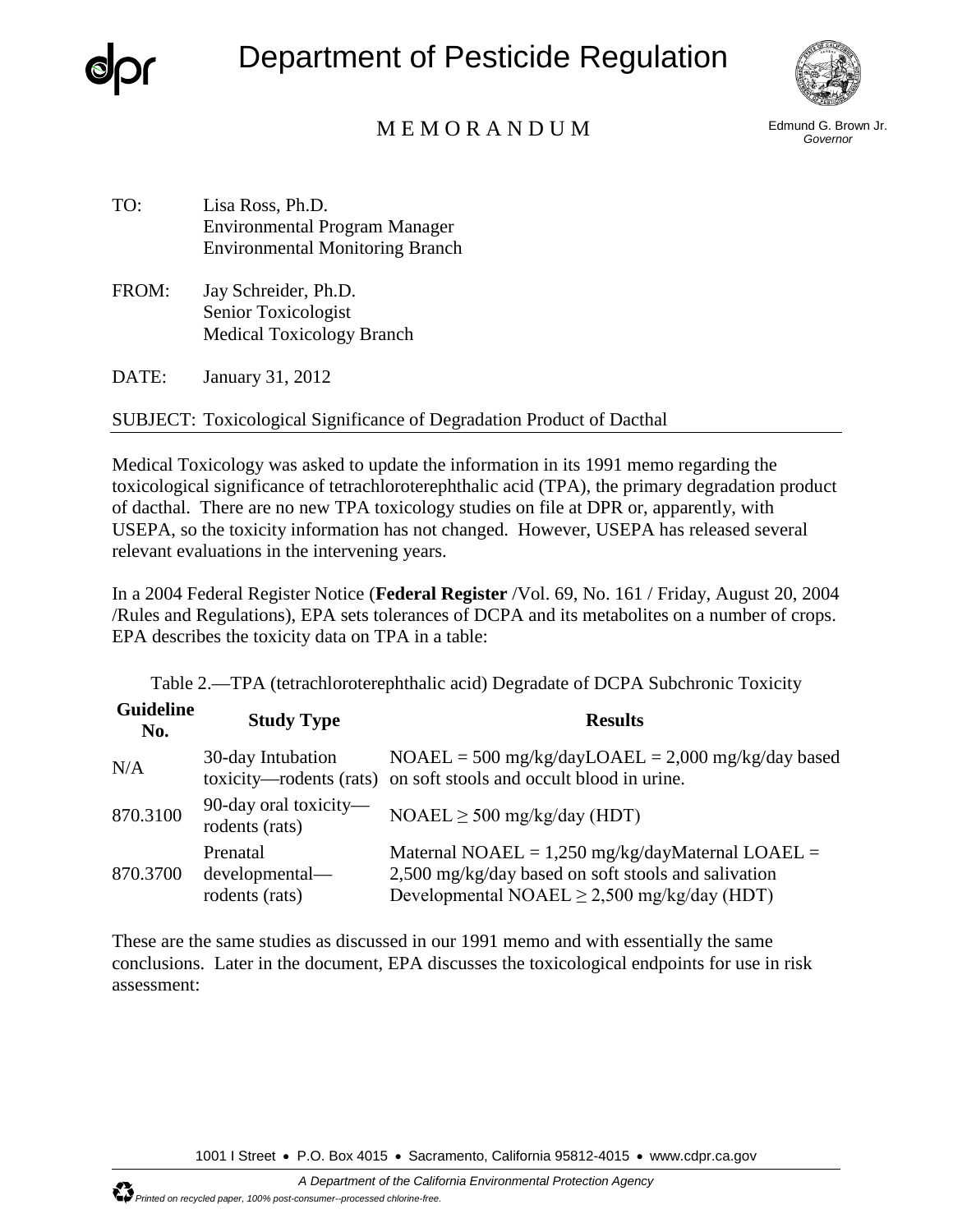Lisa Ross January 31, 2012 Page 2

> Table 4.—Summary of Toxicological Dose and Endpoints for TPA for Use in Human Risk Assessment

| <b>Exposure</b><br><b>Scenario</b>      | Dose Used in Risk<br><b>Assessment and UFs</b>                                                                                                                                                            | <b>Special FQPA SF and</b><br><b>Level of Concern for</b><br><b>Risk Assessment</b>     | <b>Study and</b><br><b>Toxicological Effects</b>                  |  |  |
|-----------------------------------------|-----------------------------------------------------------------------------------------------------------------------------------------------------------------------------------------------------------|-----------------------------------------------------------------------------------------|-------------------------------------------------------------------|--|--|
| <b>Acute Dietary</b>                    | An endpoint of concern attributable to a single dose (exposure) was not<br>identified from the available studies. An acute RfD was not established                                                        |                                                                                         |                                                                   |  |  |
| <b>Chronic Dietary</b>                  | $NOAEL = 500$<br>$mg/kg/dayUF = 1,000$<br>(All populations) Chronic $RfD = 0.5$<br>mg/kg/day                                                                                                              | Special FQPA $SF =$<br>$1XcPAD = chronic$<br>$RfD/Special FQPA SF =$<br>$0.5$ mg/kg/day | 90-day feeding study in<br>ratsNOAEL = $500$<br>$mg/kg/day$ (HDT) |  |  |
| Cancer (oral,<br>dermal,<br>inhalation) | TPA is not likely to be a carcinogen for humans because no liver and thyroid<br>precursor events occurred after treatment with TPA at very large doses, and<br>because neither TPA nor DCPA are mutagens. |                                                                                         |                                                                   |  |  |

EPA uses these data to calculate chronic Drinking Water Levels of Concern (DWLOC):

| <b>Population</b><br>Subgroup | c <b>PAD</b><br>mg/kg/day | (Food) | % cPAD Surface Water Ground Water<br>$\text{EEC (ppb)}$ | $\text{EEC (ppb)}$ | <b>Chronic</b><br><b>DWLOC</b> (ppb) |
|-------------------------------|---------------------------|--------|---------------------------------------------------------|--------------------|--------------------------------------|
| U.S. Population 0.5           |                           | 0.02   | 116                                                     | 192                | 17,500                               |
| All Infants                   | 0.5                       | 0.02   | 116                                                     | 192                | 5,000                                |
| Children 1-6                  | 0.5                       | 0.02   | 116                                                     | 192                | 5,000                                |
| Females 13 - 50 0.5           |                           | 0.02   | 116                                                     | 192                | 15,000                               |

Table 9.—Aggregate Risk Assessment for Chronic (Non- Cancer) Exposure to TPA

Elsewhere, EPA uses these same values for short term DWLOC. In addition to the conclusions of our 1991 memo, the TPA DWLOC values (5,000 ppb) can be compared to monitored TPA water levels to evaluate the health concern for the TPA levels.

In Chapter 4 from "Regulatory Determinations Support Document for selected Contaminants from the Second Drinking Water Contaminant Candidate List (CCL2)", (EPA Report 815-R-08- 012), released by EPA in 2008, EPA uses a somewhat different approach:

"The present toxicity database for MTP and TPA is not sufficient to derive reference doses (RfDs) for these two chemicals. However, since the available data indicate that neither MTP nor TPA is more toxic than their parent compound, DCPA, the Agency believes that the RfD for the DCPA parent would be protective against exposure from the two DCPA metabolites. Both compounds are formed in the body from the DCPA parent, and therefore the toxicity of the degradates is reflected in the observed toxicity of the parent compound. The RfD of 0.01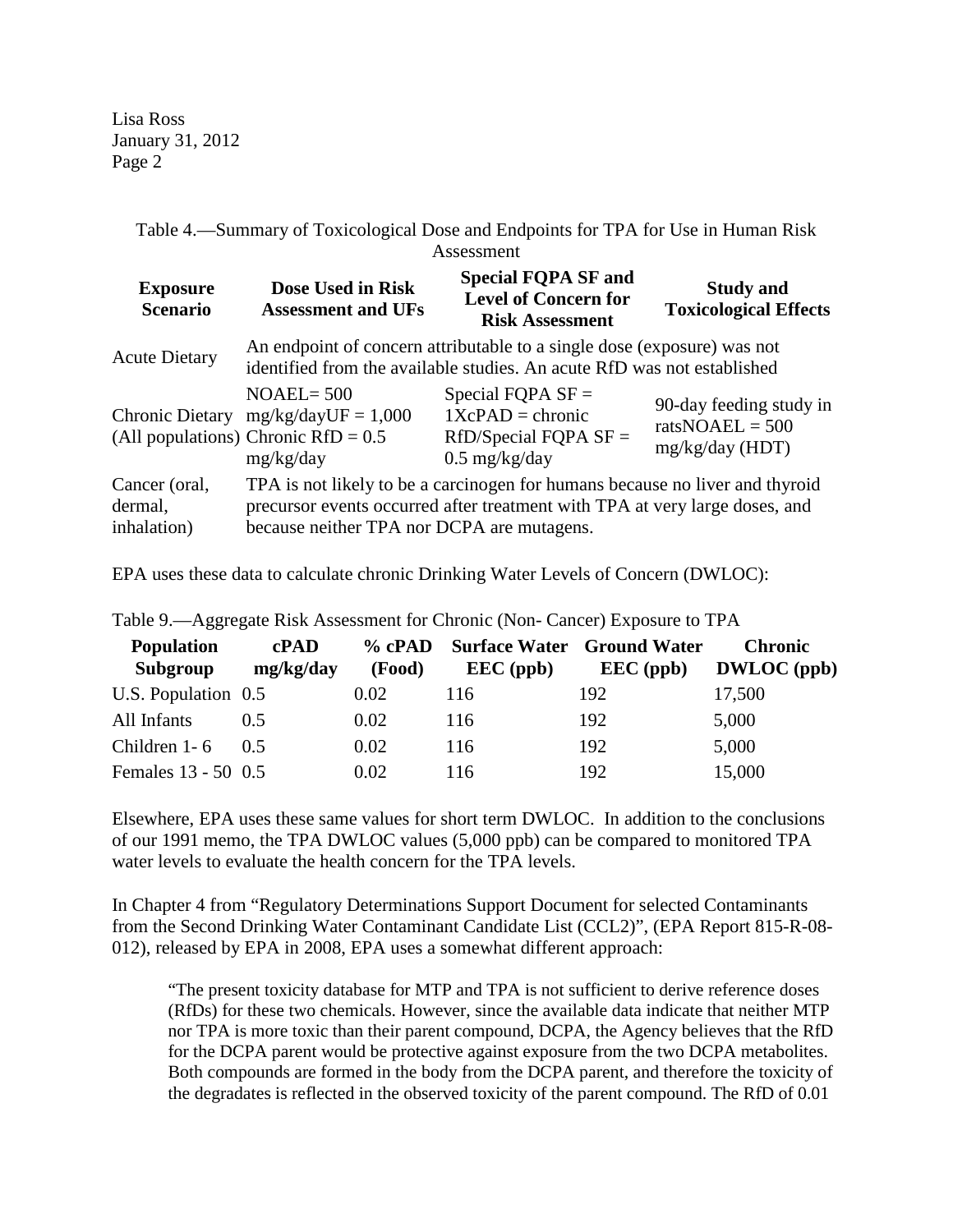Lisa Ross January 31, 2012 Page 3

> mg/kg/day for DCPA is based on a chronic rat study with a no-observed-adverse-effect level (NOAEL) of 1.0 mg/kg/day, and incorporates an uncertainty factor of 100. Using the DCPA RfD of 0.01 mg/kg/day and a 20 percent screening relative source contribution (RSC), the Agency calculated a health reference level (HRL) of 0.07 mg/L or 70 μg/L for DCPA and used this HRL for TPA and MTP. No sensitive subpopulations have been identified. Based on the cancer data for DCPA and evidence that neither TPA nor DCPA is mutagenic, the Agency concludes that TPA is unlikely to pose a cancer risk."

Thus, the monitored TPA could be compared to 70 ug/L, the value that would be used for judging DCPA.

I hope this information is helpful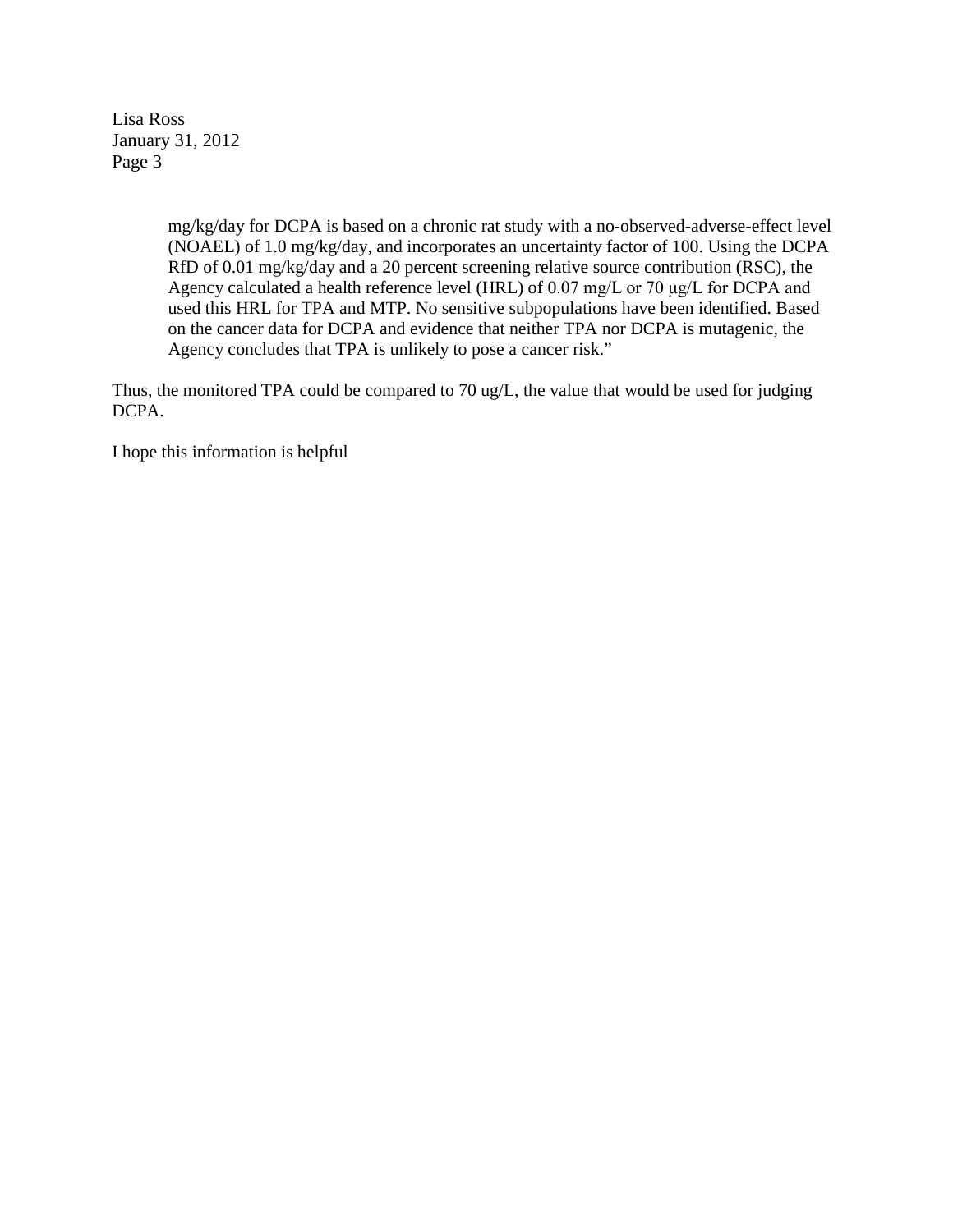**Appendix 2. Acute Drinking Water Exposure Analysis (11 pages)**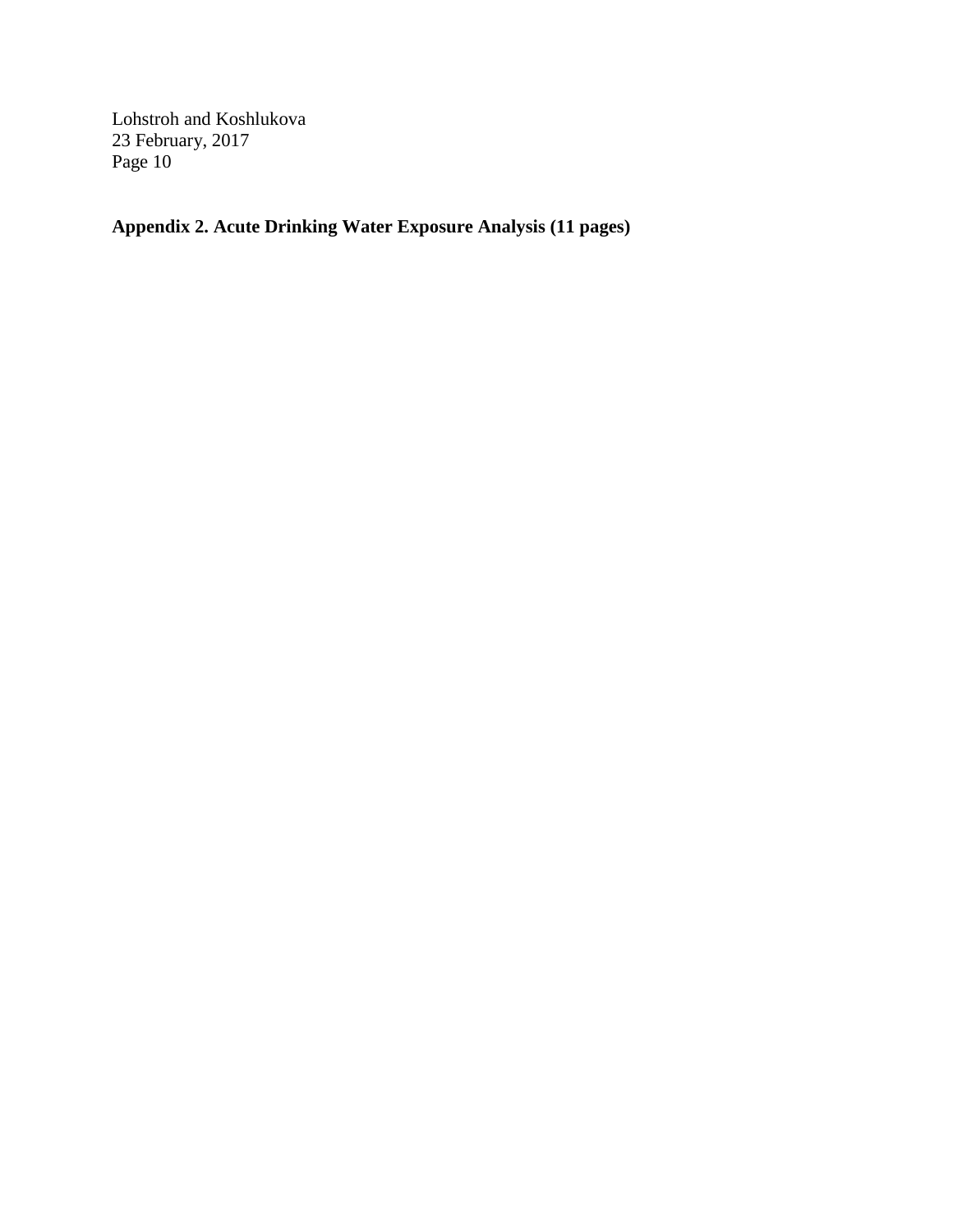DEEM-FCID ACUTE Analysis for Residue file: TPA Water 14 Feb 17. Analysis Date: 02-14-2017/13:30:00 Residue file dated: 02-14-2017/13:27:28 NOEL (Acute) = 1.000000 mg/kg body-wt/day RAC/FF intake summed ove r 24 hours Run Comment: "" Ver. 4.02, 05-10-c NHANES 2005-2010 2-Day Adjustment factor #2 NOT used. ===============================================================================

Summary calculations--per capita:

|                      | 95th Percentile |     | 99th Percentile |     | 99.9th Percentile |     |
|----------------------|-----------------|-----|-----------------|-----|-------------------|-----|
|                      | Exposure        | MOE | Exposure        | MOE | Exposure          | MOE |
| Total US Population: |                 |     |                 |     |                   |     |
|                      | 0.005374        | 186 | 0.009568        | 104 | 0.018171          | 55  |
| Nursing Infants:     |                 |     |                 |     |                   |     |
|                      | 0.009920        | 100 | 0.015468        | 64  | 0.036500          | 27  |
| Non-Nursing Infants: |                 |     |                 |     |                   |     |
|                      | 0.019594        | 51  | 0.025864        | 38  | 0.034348          | 29  |
| All Infants:         |                 |     |                 |     |                   |     |
|                      | 0.018438        | 54  | 0.025327        | 39  | 0.034379          | 29  |
| Female $13-50$ :     |                 |     |                 |     |                   |     |
|                      | 0.005303        | 188 | 0.007743        | 129 | 0.011589          | 86  |
| Children $1-2$ :     |                 |     |                 |     |                   |     |
|                      | 0.007761        | 128 | 0.011732        | 85  | 0.030279          | 33  |
| Children 3-5:        |                 |     |                 |     |                   |     |
|                      | 0.006111        | 163 | 0.009314        | 107 | 0.015812          | 63  |
| Children 6-12:       |                 |     |                 |     |                   |     |
|                      | 0.004794        | 208 | 0.007957        | 125 | 0.013190          | 75  |
|                      |                 |     |                 |     |                   |     |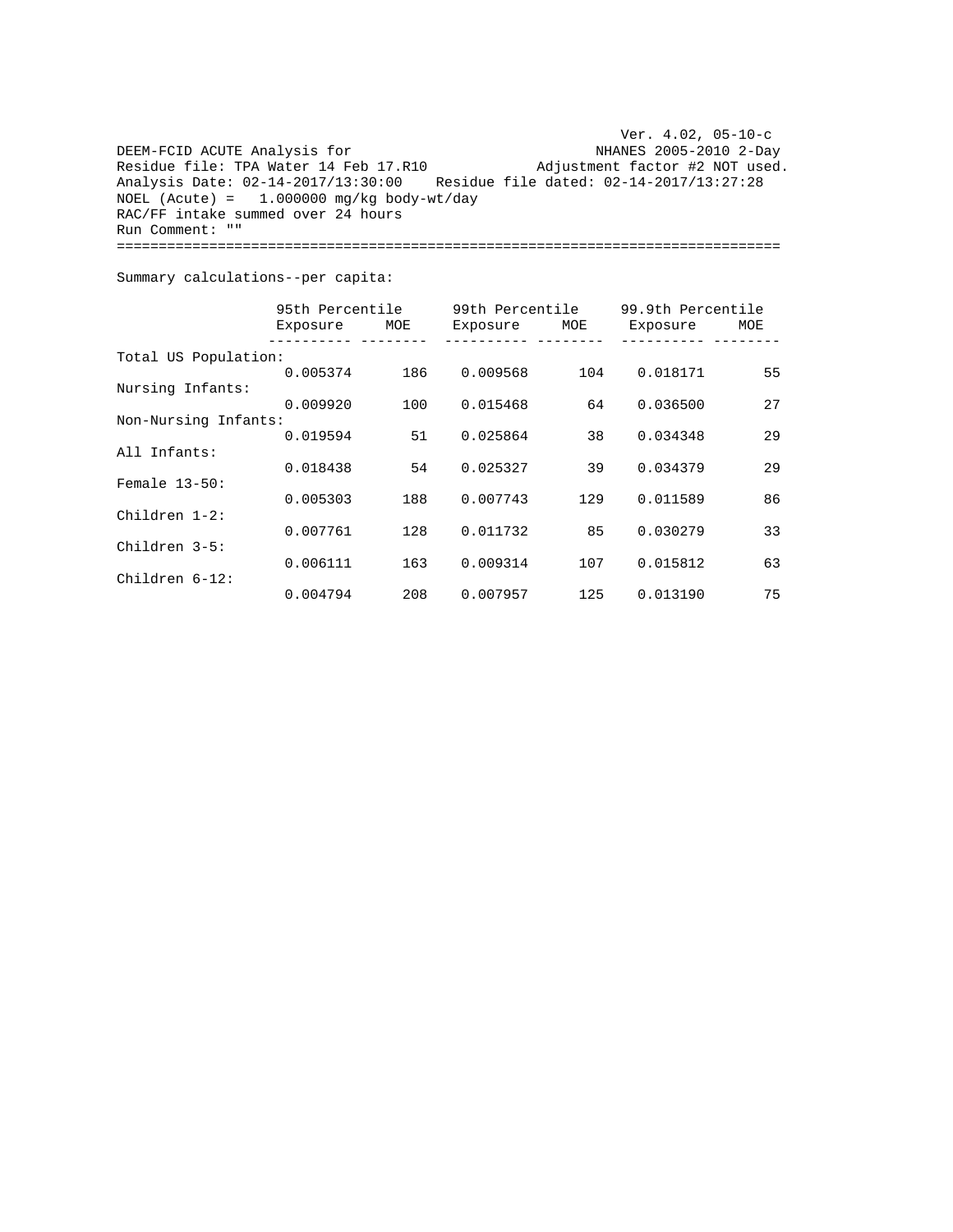Ver. 4.02, 05-10-c NHANES 2005-2010 2-Day Residue file: TPA Water 14 Feb 17.R10 Adjustment factor #2 NOT used. Analysis Date: 02-14-2017/13:30:00 Residue file dated: 02-14-2017/13:27:28 DEEM-FCID ACUTE Analysis for  $NOEL$  (Acute) = 1.000000 mg/kg body-wt/day RAC/FF intake summed over 24 hours Run Comment: "" ===============================================================================

Summary calculations--users:

|                      | 95th Percentile |     | 99th Percentile |     | 99.9th Percentile |     |
|----------------------|-----------------|-----|-----------------|-----|-------------------|-----|
|                      | Exposure        | MOE | Exposure        | MOE | Exposure          | MOE |
| Total US Population: |                 |     |                 |     |                   |     |
|                      | 0.005465        | 182 | 0.009672        | 103 | 0.018425          | 54  |
| Nursing Infants:     |                 |     |                 |     |                   |     |
|                      | 0.012126        | 82  | 0.021264        | 47  | 0.036545          | 27  |
| Non-Nursing Infants: |                 |     |                 |     |                   |     |
|                      | 0.019651        | 50  | 0.025931        | 38  | 0.034357          | 29  |
| All Infants:         |                 |     |                 |     |                   |     |
|                      | 0.019031        | 52  | 0.025566        | 39  | 0.034446          | 29  |
| Female $13-50$ :     |                 |     |                 |     |                   |     |
|                      | 0.005361        | 186 | 0.007815        | 127 | 0.011609          | 86  |
| Children $1-2$ :     |                 |     |                 |     |                   |     |
|                      | 0.007882        | 126 | 0.011759        | 85  | 0.030423          | 32  |
| Children 3-5:        |                 |     |                 |     |                   |     |
|                      | 0.006276        | 159 | 0.009734        | 102 | 0.016827          | 59  |
| Children 6-12:       |                 |     |                 |     |                   |     |
|                      | 0.004927        | 202 | 0.008015        | 124 | 0.013229          | 75  |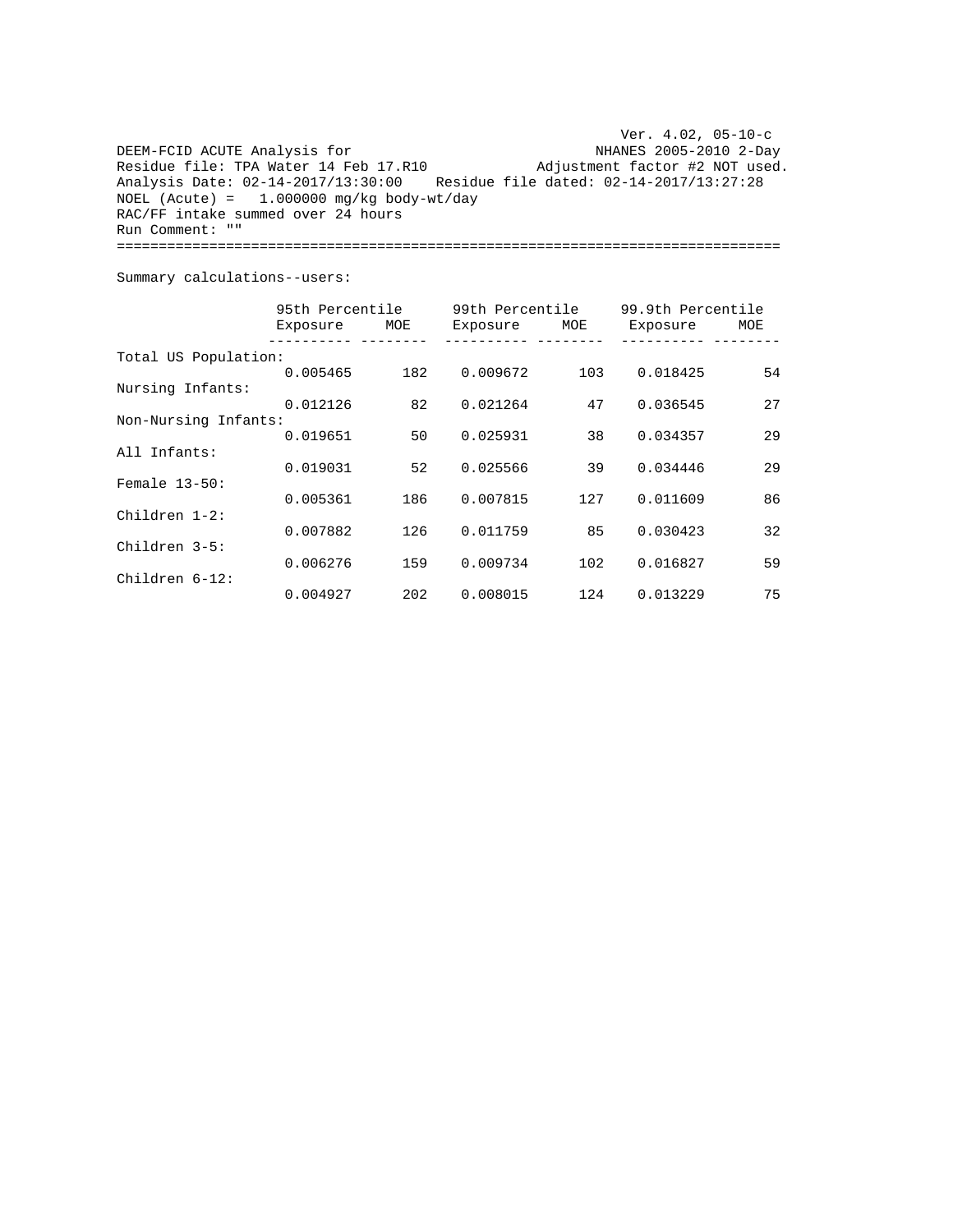Ver. 4.02, 05-10-c NHANES 2005-2010 2-Day Adjustment factor #2 NOT used. Analysis Date: 02-14-2017/13:30:00 Residue file dated: 02-14-2017/13:27:28 DEEM-FCID ACUTE Analysis for Residue file: TPA Water 14 Feb 17.R10  $NOEL$  (Acute) = 1.000000 mg/kg body-wt/day RAC/FF intake summed over 24 hours Run Comment: "" ===============================================================================

| Total US Population    | Daily Exposure Analysis /a<br>(mg/kg body-weight/day) |          |  |
|------------------------|-------------------------------------------------------|----------|--|
|                        | per Capita per User                                   |          |  |
| Mean                   | 0.002041                                              | 0.002134 |  |
| Standard Deviation     | 0.001971                                              | 0.001965 |  |
| Standard Error of mean | 0.000009                                              | 0.000009 |  |
| Margin of Exposure 2/  | 490                                                   | 468      |  |

Percent of Person-Days that are User-Days = 95.62%

 Estimated percentile of user-days falling below calculated exposure in mg/kg body-wt/day with Margin of Exposure (MOE)

| Percentile | Exposure | MOE   | Percentile | Exposure | MOE |
|------------|----------|-------|------------|----------|-----|
|            |          |       |            |          |     |
| 10.00      | 0.000426 | 2,349 | 90.00      | 0.004207 | 237 |
| 20.00      | 0.000742 | 1,347 | 95.00      | 0.005465 | 182 |
| 30.00      | 0.001038 | 963   | 97.50      | 0.007063 | 141 |
| 40.00      | 0.001342 | 745   | 99.00      | 0.009672 | 103 |
| 50.00      | 0.001665 | 600   | 99.50      | 0.011808 | 84  |
| 60.00      | 0.002042 | 489   | 99.75      | 0.014588 | 68  |
| 70.00      | 0.002505 | 399   | 99.90      | 0.018425 | 54  |
| 80.00      | 0.003117 | 320   |            |          |     |

 Estimated percentile of per-capita days falling below calculated exposure in mg/kg body-wt/day with Margin of Exposure (MOE)

| Percentile | Exposure | MOE   | Percentile | Exposure | MOE |
|------------|----------|-------|------------|----------|-----|
|            |          |       |            |          |     |
| 10.00      | 0.000260 | 3,846 | 90.00      | 0.004141 | 241 |
| 20.00      | 0.000632 | 1,582 | 95.00      | 0.005374 | 186 |
| 30.00      | 0.000938 | 1,065 | 97.50      | 0.006969 | 143 |
| 40.00      | 0.001259 | 794   | 99.00      | 0.009568 | 104 |
| 50.00      | 0.001590 | 628   | 99.50      | 0.011720 | 85  |
| 60.00      | 0.001970 | 507   | 99.75      | 0.014452 | 69  |
| 70.00      | 0.002435 | 410   | 99.90      | 0.018171 | 55  |
| 80.00      | 0.003048 | 328   |            |          |     |

------------------------------------------------------------------------------ a/ Analysis based on all two-day participant records in NHANES 2005-2010 2-Day

with 2 days of valid drinking water records.

2/ Margin of Exposure = NOEL/ Dietary Exposure.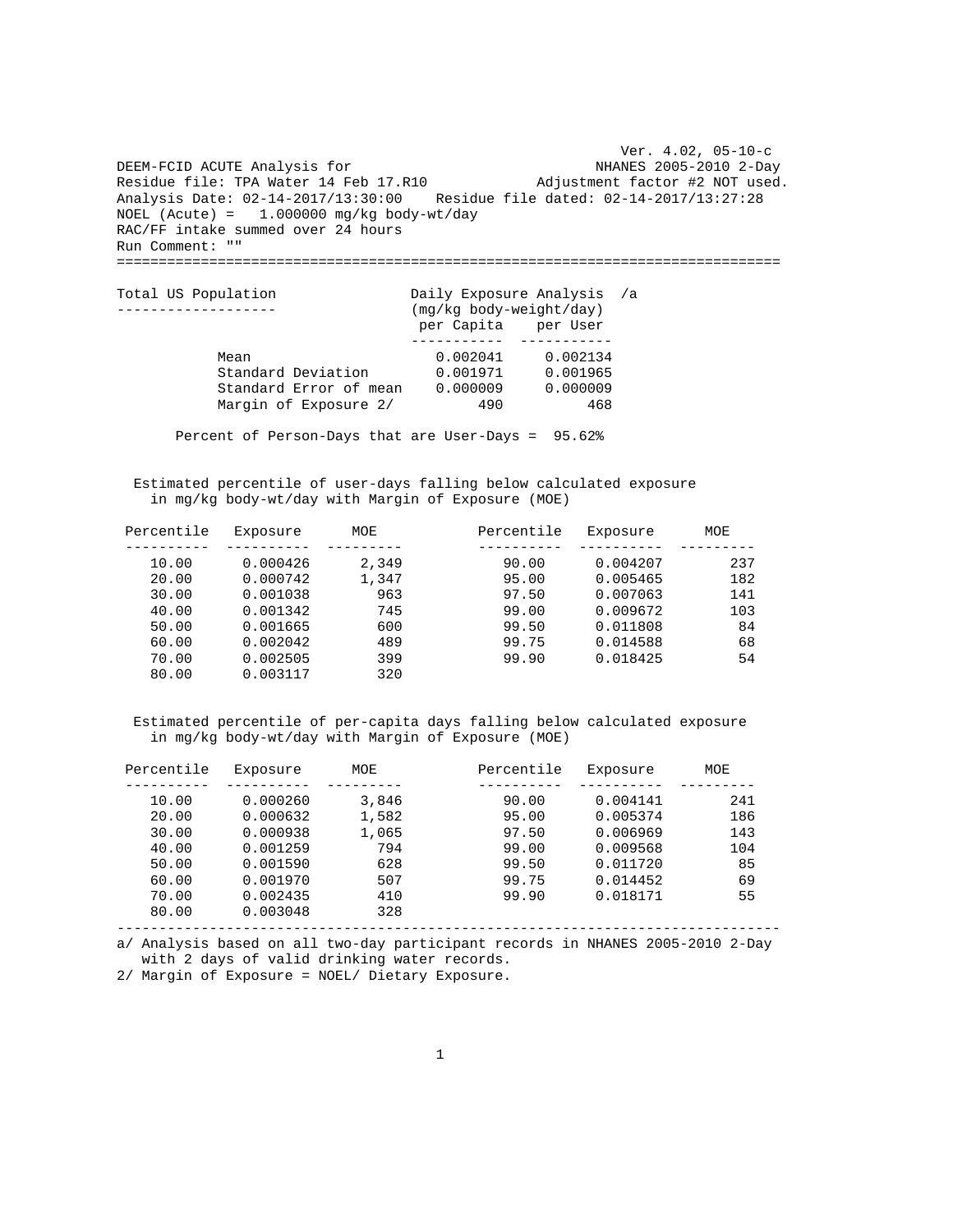Ver. 4.02, 05-10-c NHANES 2005-2010 2-Day Adjustment factor #2 NOT used. Analysis Date: 02-14-2017/13:30:00 Residue file dated: 02-14-2017/13:27:28 DEEM-FCID ACUTE Analysis for Residue file: TPA Water 14 Feb 17.R10  $NOEL$  (Acute) = 1.000000 mg/kg body-wt/day RAC/FF intake summed over 24 hours Run Comment: "" ===============================================================================

| Nursing Infants        | Daily Exposure Analysis<br>(mg/kg body-weight/day) |          |  |  |
|------------------------|----------------------------------------------------|----------|--|--|
|                        | per Capita per User                                |          |  |  |
|                        |                                                    |          |  |  |
| Mean                   | 0.002321                                           | 0.004047 |  |  |
| Standard Deviation     | 0.003838                                           | 0.004324 |  |  |
| Standard Error of mean | 0.000141                                           | 0.000197 |  |  |
| Margin of Exposure     | 430                                                | 247      |  |  |

Percent of Person-Days that are User-Days = 57.37%

 Estimated percentile of user-days falling below calculated exposure in mg/kg body-wt/day with Margin of Exposure (MOE)

| Percentile | Exposure | MOE   | Percentile | Exposure | MOE |
|------------|----------|-------|------------|----------|-----|
|            |          |       |            |          |     |
| 10.00      | 0.000281 | 3,562 | 90.00      | 0.009395 | 106 |
| 20.00      | 0.000792 | 1,262 | 95.00      | 0.012126 | 82  |
| 30.00      | 0.001343 | 744   | 97.50      | 0.014118 | 70  |
| 40.00      | 0.001896 | 527   | 99.00      | 0.021264 | 47  |
| 50.00      | 0.002558 | 390   | 99.50      | 0.024303 | 41  |
| 60.00      | 0.003475 | 287   | 99.75      | 0.031309 | 31  |
| 70.00      | 0.005155 | 193   | 99.90      | 0.036545 | 27  |
| 80.00      | 0.007104 | 140   |            |          |     |

| Percentile | Exposure | MOE                  | Percentile | Exposure | MOE |
|------------|----------|----------------------|------------|----------|-----|
|            |          |                      |            |          |     |
| 10.00      |          | 0.000000 > 1,000,000 | 90.00      | 0.007646 | 130 |
| 20.00      |          | 0.000000 > 1,000,000 | 95.00      | 0.009920 | 100 |
| 30.00      |          | 0.000000 > 1,000,000 | 97.50      | 0.012182 | 82  |
| 40.00      |          | 0.000000 > 1,000,000 | 99.00      | 0.015468 | 64  |
| 50.00      | 0.000394 | 2,535                | 99.50      | 0.021932 | 45  |
| 60.00      | 0.001355 | 737                  | 99.75      | 0.024380 | 41  |
| 70.00      | 0.002386 | 419                  | 99.90      | 0.036500 | 27  |
| 80.00      | 0.004085 | 244                  |            |          |     |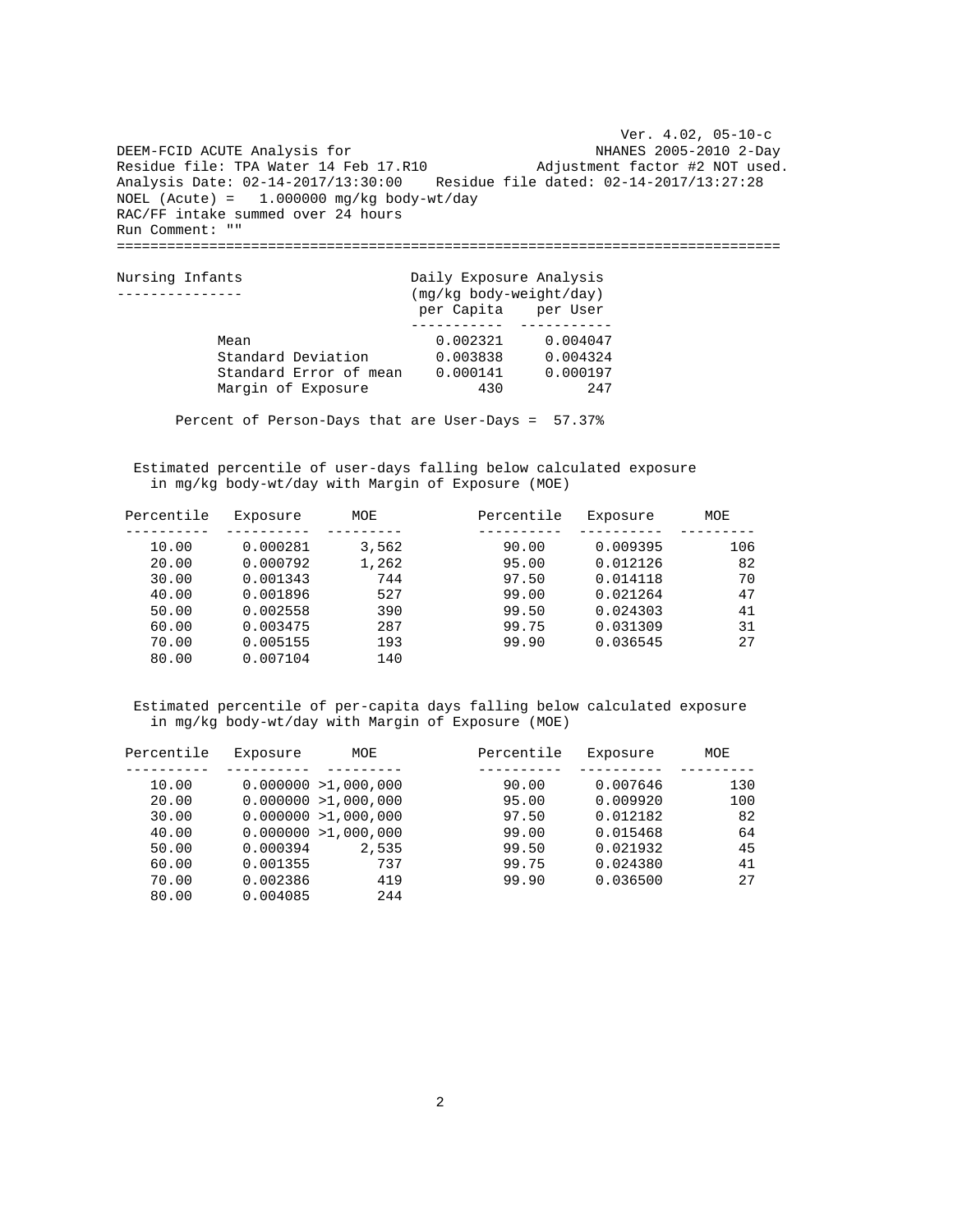Ver. 4.02, 05-10-c NHANES 2005-2010 2-Day Adjustment factor #2 NOT used. Analysis Date: 02-14-2017/13:30:00 Residue file dated: 02-14-2017/13:27:28 DEEM-FCID ACUTE Analysis for Residue file: TPA Water 14 Feb 17.R10 NOEL (Acute) = 1.000000 mg/kg body-wt/day RAC/FF intake summed over 24 hours Run Comment: "" ===============================================================================

| Non-Nursing Infants    | Daily Exposure Analysis |          |
|------------------------|-------------------------|----------|
|                        | (mg/kg body-weight/day) |          |
|                        | per Capita per User     |          |
|                        |                         |          |
| Mean                   | 0.010055                | 0.010345 |
| Standard Deviation     | 0.005533                | 0.005338 |
| Standard Error of mean | 0.000137                | 0.000134 |
| Margin of Exposure     | 99                      | 96       |
|                        |                         |          |

Percent of Person-Days that are User-Days = 97.20%

 Estimated percentile of user-days falling below calculated exposure in mg/kg body-wt/day with Margin of Exposure (MOE)

| Percentile | Exposure | MOE | Percentile | Exposure | MOE |
|------------|----------|-----|------------|----------|-----|
|            |          |     |            |          |     |
| 10.00      | 0.003877 | 257 | 90.00      | 0.017255 | 57  |
| 20.00      | 0.005986 | 167 | 95.00      | 0.019651 | 50  |
| 30.00      | 0.007524 | 132 | 97.50      | 0.022545 | 44  |
| 40.00      | 0.008839 | 113 | 99.00      | 0.025931 | 38  |
| 50.00      | 0.009807 | 101 | 99.50      | 0.029643 | 33  |
| 60.00      | 0.010984 | 91  | 99.75      | 0.030292 | 33  |
| 70.00      | 0.012464 | 80  | 99.90      | 0.034357 | 29  |
| 80.00      | 0.014293 | 69  |            |          |     |

| Percentile | Exposure | MOE | Percentile | Exposure | MOE |
|------------|----------|-----|------------|----------|-----|
|            |          |     |            |          |     |
| 10.00      | 0.002917 | 342 | 90.00      | 0.017178 | 58  |
| 20.00      | 0.005557 | 179 | 95.00      | 0.019594 | 51  |
| 30.00      | 0.007235 | 138 | 97.50      | 0.022208 | 45  |
| 40.00      | 0.008668 | 115 | 99.00      | 0.025864 | 38  |
| 50.00      | 0.009617 | 103 | 99.50      | 0.029623 | 33  |
| 60.00      | 0.010851 | 92  | 99.75      | 0.030213 | 33  |
| 70.00      | 0.012317 | 81  | 99.90      | 0.034348 | 29  |
| 80.00      | 0.014161 | 70  |            |          |     |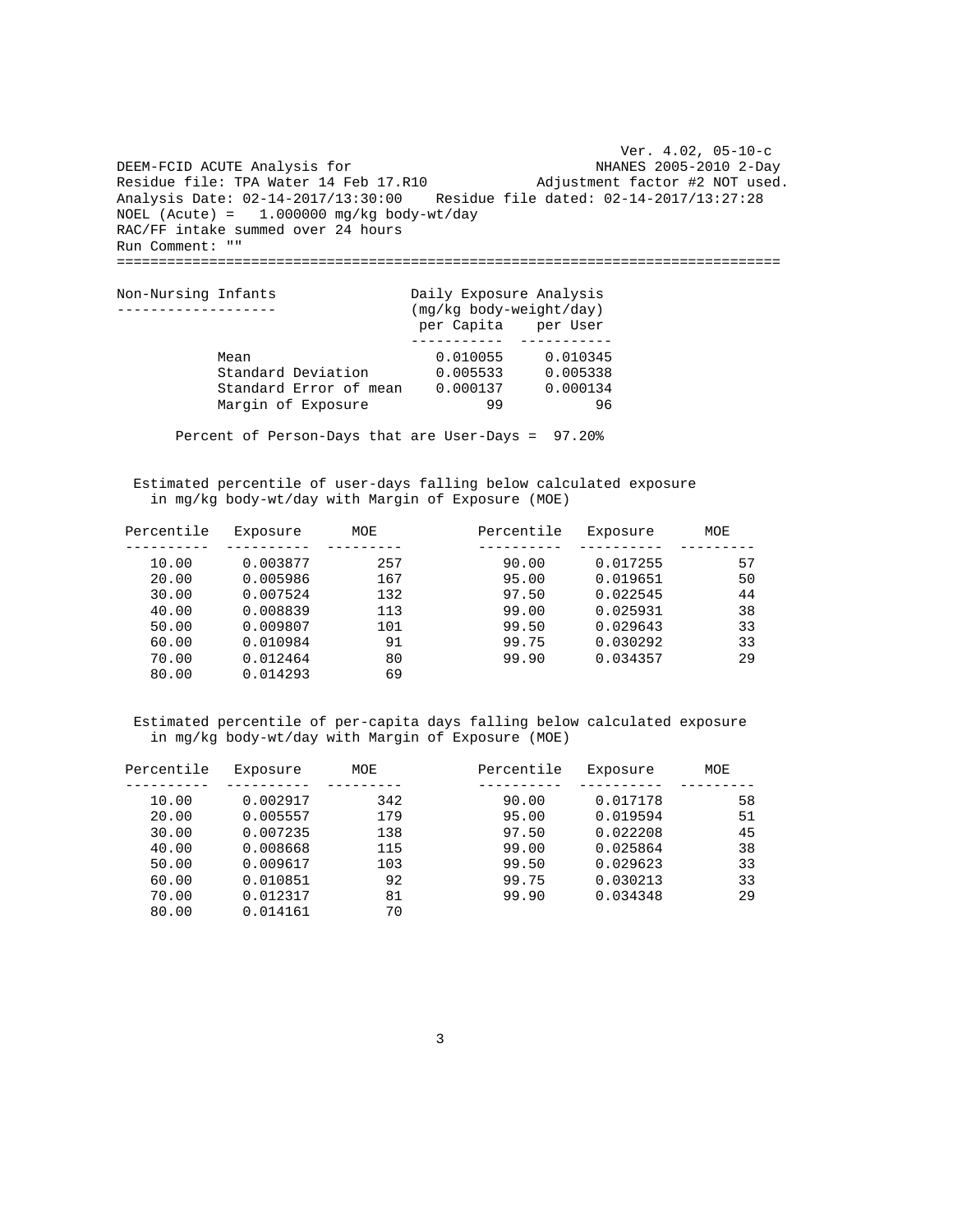Ver. 4.02, 05-10-c NHANES 2005-2010 2-Day Adjustment factor #2 NOT used. Analysis Date: 02-14-2017/13:30:00 Residue file dated: 02-14-2017/13:27:28 DEEM-FCID ACUTE Analysis for Residue file: TPA Water 14 Feb 17.R10  $NOEL$  (Acute) = 1.000000 mg/kg body-wt/day RAC/FF intake summed over 24 hours Run Comment: "" ===============================================================================

| All Infants            | Daily Exposure Analysis<br>(mg/kg body-weight/day) |          |  |  |
|------------------------|----------------------------------------------------|----------|--|--|
|                        | per Capita per User                                |          |  |  |
|                        |                                                    |          |  |  |
| Mean                   | 0.007623                                           | 0.009003 |  |  |
| Standard Deviation     | 0.006206                                           | 0.005750 |  |  |
| Standard Error of mean | 0.000127                                           | 0.000126 |  |  |
| Margin of Exposure     | 131                                                | 111      |  |  |

Percent of Person-Days that are User-Days = 84.67%

 Estimated percentile of user-days falling below calculated exposure in mg/kg body-wt/day with Margin of Exposure (MOE)

| Percentile | Exposure | MOE | Percentile | Exposure | MOE |
|------------|----------|-----|------------|----------|-----|
|            |          |     |            |          |     |
| 10.00      | 0.001537 | 650 | 90.00      | 0.016579 | 60  |
| 20.00      | 0.003463 | 288 | 95.00      | 0.019031 | 52  |
| 30.00      | 0.005681 | 176 | 97.50      | 0.021728 | 46  |
| 40.00      | 0.007339 | 136 | 99.00      | 0.025566 | 39  |
| 50.00      | 0.008824 | 113 | 99.50      | 0.029590 | 33  |
| 60.00      | 0.010013 | 99  | 99.75      | 0.031235 | 32  |
| 70.00      | 0.011534 | 86  | 99.90      | 0.034446 | 29  |
| 80.00      | 0.013252 | 75  |            |          |     |

| Percentile | Exposure | MOE                  | Percentile | Exposure | MOE |
|------------|----------|----------------------|------------|----------|-----|
|            |          |                      |            |          |     |
| 10.00      |          | 0.000000 > 1,000,000 | 90.00      | 0.015790 | 63  |
| 20.00      | 0.000827 | 1,208                | 95.00      | 0.018438 | 54  |
| 30.00      | 0.002850 | 350                  | 97.50      | 0.020900 | 47  |
| 40.00      | 0.005538 | 180                  | 99.00      | 0.025327 | 39  |
| 50.00      | 0.007493 | 133                  | 99.50      | 0.029432 | 33  |
| 60.00      | 0.009064 | 110                  | 99.75      | 0.029996 | 33  |
| 70.00      | 0.010566 | 94                   | 99.90      | 0.034379 | 29  |
| 80.00      | 0.012600 | 79                   |            |          |     |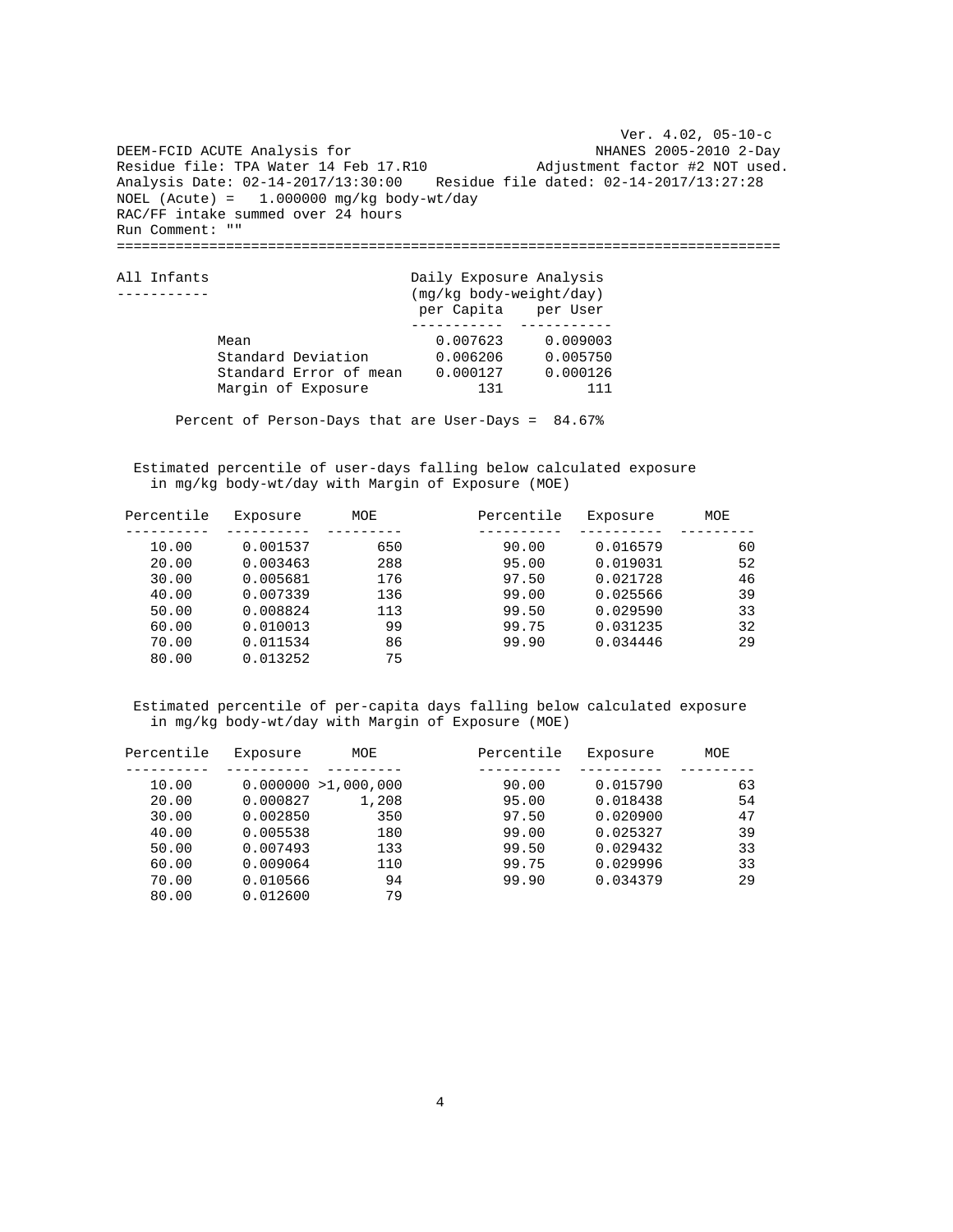Ver. 4.02, 05-10-c NHANES 2005-2010 2-Day Adjustment factor #2 NOT used. Analysis Date: 02-14-2017/13:30:00 Residue file dated: 02-14-2017/13:27:28 DEEM-FCID ACUTE Analysis for Residue file: TPA Water 14 Feb 17.R10 NOEL (Acute) = 1.000000 mg/kg body-wt/day RAC/FF intake summed over 24 hours Run Comment: "" ===============================================================================

| Female 13-50           | Daily Exposure Analysis |          |  |  |
|------------------------|-------------------------|----------|--|--|
|                        | (mg/kg body-weight/day) |          |  |  |
|                        | per Capita per User     |          |  |  |
|                        |                         |          |  |  |
| Mean                   | 0.002003                | 0.002094 |  |  |
| Standard Deviation     | 0.001720                | 0.001704 |  |  |
| Standard Error of mean | 0.000016                | 0.000016 |  |  |
| Margin of Exposure     | 499                     | 477      |  |  |

Percent of Person-Days that are User-Days = 95.68%

 Estimated percentile of user-days falling below calculated exposure in mg/kg body-wt/day with Margin of Exposure (MOE)

| Percentile | Exposure | MOE   | Percentile | Exposure | MOE |
|------------|----------|-------|------------|----------|-----|
|            |          |       |            |          |     |
| 10.00      | 0.000401 | 2,496 | 90.00      | 0.004305 | 232 |
| 20.00      | 0.000722 | 1,384 | 95.00      | 0.005361 | 186 |
| 30.00      | 0.001004 | 995   | 97.50      | 0.006483 | 154 |
| 40.00      | 0.001334 | 749   | 99.00      | 0.007815 | 127 |
| 50.00      | 0.001674 | 597   | 99.50      | 0.008988 | 111 |
| 60.00      | 0.002074 | 482   | 99.75      | 0.009766 | 102 |
| 70.00      | 0.002573 | 388   | 99.90      | 0.011609 | 86  |
| 80.00      | 0.003231 | 309   |            |          |     |

| Percentile | Exposure | <b>MOE</b> | Percentile | Exposure | MOE |
|------------|----------|------------|------------|----------|-----|
|            |          |            |            |          |     |
| 10.00      | 0.000234 | 4,267      | 90.00      | 0.004232 | 236 |
| 20.00      | 0.000613 | 1,630      | 95.00      | 0.005303 | 188 |
| 30.00      | 0.000908 | 1,101      | 97.50      | 0.006447 | 155 |
| 40.00      | 0.001249 | 800        | 99.00      | 0.007743 | 129 |
| 50.00      | 0.001589 | 629        | 99.50      | 0.008753 | 114 |
| 60.00      | 0.001994 | 501        | 99.75      | 0.009688 | 103 |
| 70.00      | 0.002503 | 399        | 99.90      | 0.011589 | 86  |
| 80.00      | 0.003157 | 316        |            |          |     |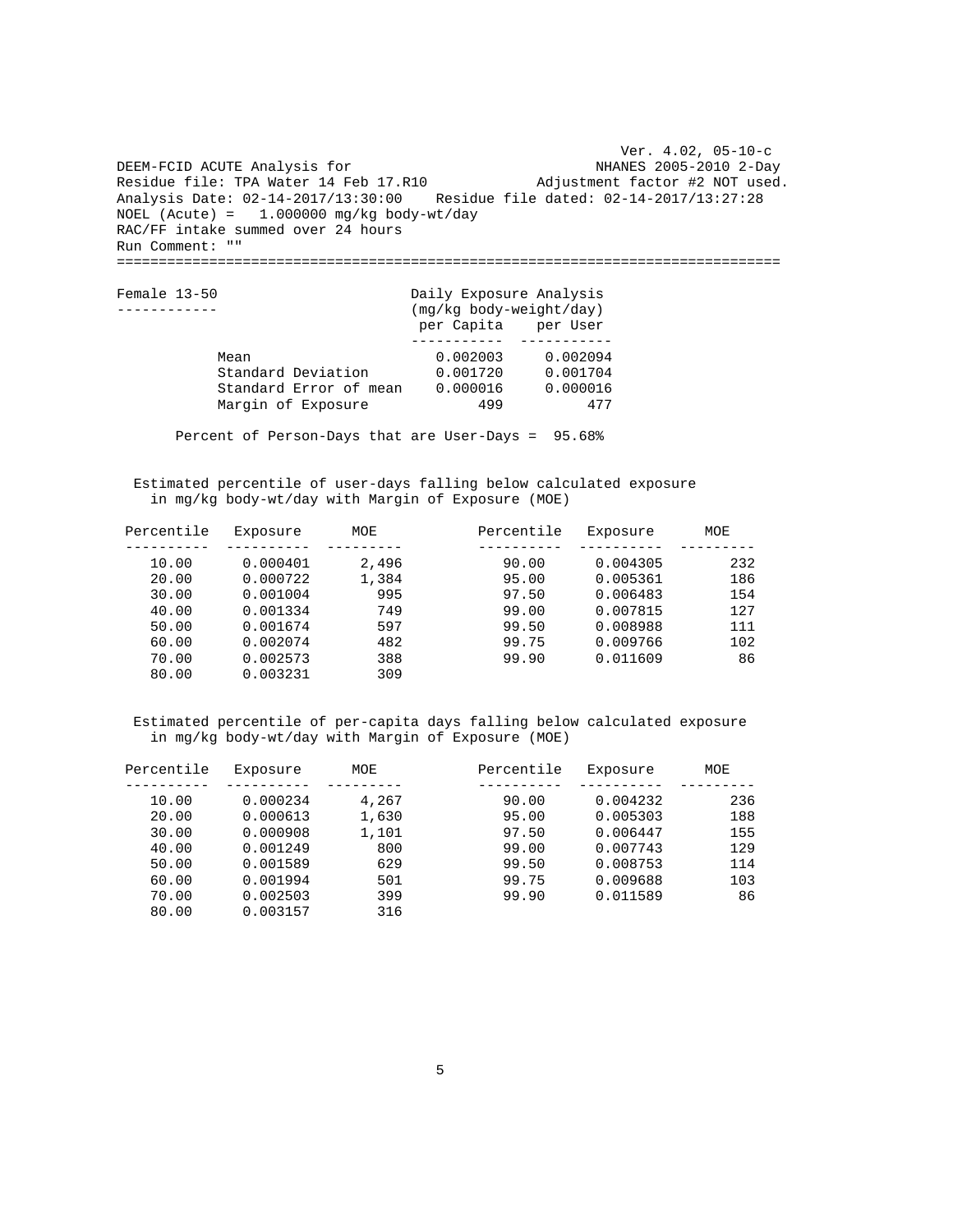Ver. 4.02, 05-10-c NHANES 2005-2010 2-Day Adjustment factor #2 NOT used. Analysis Date: 02-14-2017/13:30:00 Residue file dated: 02-14-2017/13:27:28 DEEM-FCID ACUTE Analysis for Residue file: TPA Water 14 Feb 17.R10  $NOEL$  (Acute) = 1.000000 mg/kg body-wt/day RAC/FF intake summed over 24 hours Run Comment: "" ===============================================================================

| Children 1-2           | Daily Exposure Analysis<br>(mg/kg body-weight/day) |          |  |  |
|------------------------|----------------------------------------------------|----------|--|--|
|                        | per Capita per User                                |          |  |  |
| Mean                   | 0.002806                                           | 0.002996 |  |  |
| Standard Deviation     | 0.002697                                           | 0.002683 |  |  |
| Standard Error of mean | 0.000050                                           | 0.000051 |  |  |
| Margin of Exposure     | 356                                                | 333      |  |  |

Percent of Person-Days that are User-Days = 93.69%

 Estimated percentile of user-days falling below calculated exposure in mg/kg body-wt/day with Margin of Exposure (MOE)

| Percentile | Exposure | MOE   | Percentile | Exposure | MOE |
|------------|----------|-------|------------|----------|-----|
|            |          |       |            |          |     |
| 10.00      | 0.000522 | 1,914 | 90.00      | 0.006153 | 162 |
| 20.00      | 0.000971 | 1,029 | 95.00      | 0.007882 | 126 |
| 30.00      | 0.001404 | 712   | 97.50      | 0.009607 | 104 |
| 40.00      | 0.001851 | 540   | 99.00      | 0.011759 | 85  |
| 50.00      | 0.002343 | 426   | 99.50      | 0.013122 | 76  |
| 60.00      | 0.002860 | 349   | 99.75      | 0.017928 | 55  |
| 70.00      | 0.003591 | 278   | 99.90      | 0.030423 | 32  |
| 80.00      | 0.004662 | 214   |            |          |     |

| Percentile | Exposure | MOE   | Percentile | Exposure | MOE |
|------------|----------|-------|------------|----------|-----|
|            |          |       |            |          |     |
| 10.00      | 0.000196 | 5,111 | 90.00      | 0.006005 | 166 |
| 20.00      | 0.000719 | 1,390 | 95.00      | 0.007761 | 128 |
| 30.00      | 0.001212 | 825   | 97.50      | 0.009427 | 106 |
| 40.00      | 0.001656 | 603   | 99.00      | 0.011732 | 85  |
| 50.00      | 0.002177 | 459   | 99.50      | 0.012819 | 78  |
| 60.00      | 0.002709 | 369   | 99.75      | 0.017887 | 55  |
| 70.00      | 0.003439 | 290   | 99.90      | 0.030279 | 33  |
| 80.00      | 0.004560 | 219   |            |          |     |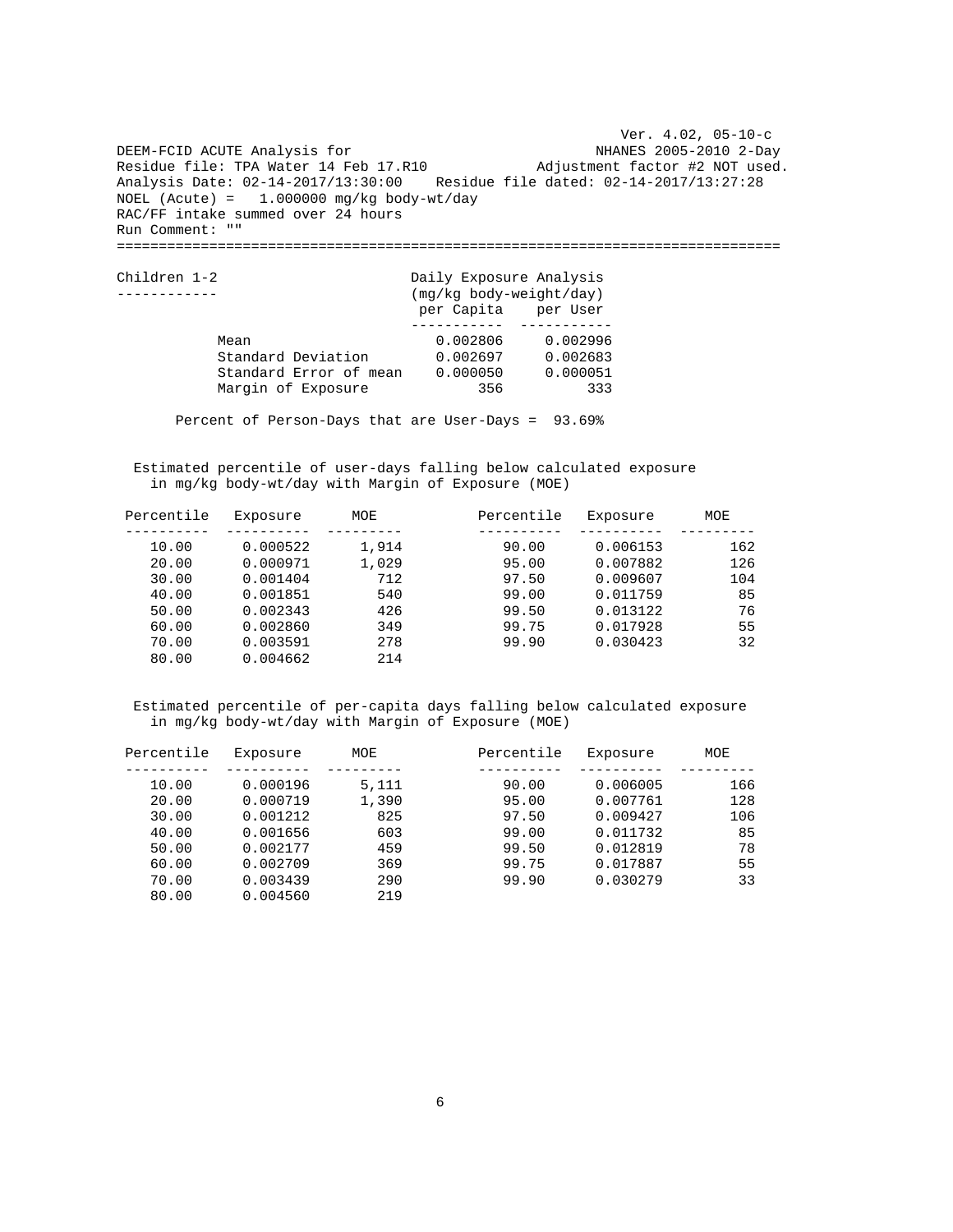Ver. 4.02, 05-10-c NHANES 2005-2010 2-Day Adjustment factor #2 NOT used. Analysis Date: 02-14-2017/13:30:00 Residue file dated: 02-14-2017/13:27:28 DEEM-FCID ACUTE Analysis for Residue file: TPA Water 14 Feb 17.R10 NOEL (Acute) = 1.000000 mg/kg body-wt/day RAC/FF intake summed over 24 hours Run Comment: "" ===============================================================================

| Children 3-5           | Daily Exposure Analysis |          |  |  |
|------------------------|-------------------------|----------|--|--|
|                        | (mg/kg body-weight/day) |          |  |  |
|                        | per Capita per User     |          |  |  |
|                        |                         |          |  |  |
| Mean                   | 0.002284                | 0.002436 |  |  |
| Standard Deviation     | 0.002060                | 0.002038 |  |  |
| Standard Error of mean | 0.000039                | 0.000039 |  |  |
| Margin of Exposure     | 437                     | 410      |  |  |

Percent of Person-Days that are User-Days = 93.74%

 Estimated percentile of user-days falling below calculated exposure in mg/kg body-wt/day with Margin of Exposure (MOE)

| Percentile | Exposure | MOE   | Percentile | Exposure | MOE |
|------------|----------|-------|------------|----------|-----|
|            |          |       |            |          |     |
| 10.00      | 0.000444 | 2,253 | 90.00      | 0.004923 | 203 |
| 20.00      | 0.000808 | 1,237 | 95.00      | 0.006276 | 159 |
| 30.00      | 0.001170 | 854   | 97.50      | 0.007653 | 130 |
| 40.00      | 0.001547 | 646   | 99.00      | 0.009734 | 102 |
| 50.00      | 0.001985 | 503   | 99.50      | 0.011587 | 86  |
| 60.00      | 0.002456 | 407   | 99.75      | 0.014485 | 69  |
| 70.00      | 0.002945 | 339   | 99.90      | 0.016827 | 59  |
| 80.00      | 0.003724 | 268   |            |          |     |

| Percentile | Exposure | MOE   | Percentile | Exposure | MOE |
|------------|----------|-------|------------|----------|-----|
|            |          |       |            |          |     |
| 10.00      | 0.000172 | 5,815 | 90.00      | 0.004830 | 207 |
| 20.00      | 0.000642 | 1,557 | 95.00      | 0.006111 | 163 |
| 30.00      | 0.001034 | 967   | 97.50      | 0.007444 | 134 |
| 40.00      | 0.001393 | 717   | 99.00      | 0.009314 | 107 |
| 50.00      | 0.001826 | 547   | 99.50      | 0.011362 | 88  |
| 60.00      | 0.002321 | 430   | 99.75      | 0.013584 | 73  |
| 70.00      | 0.002842 | 351   | 99.90      | 0.015812 | 63  |
| 80.00      | 0.003593 | 278   |            |          |     |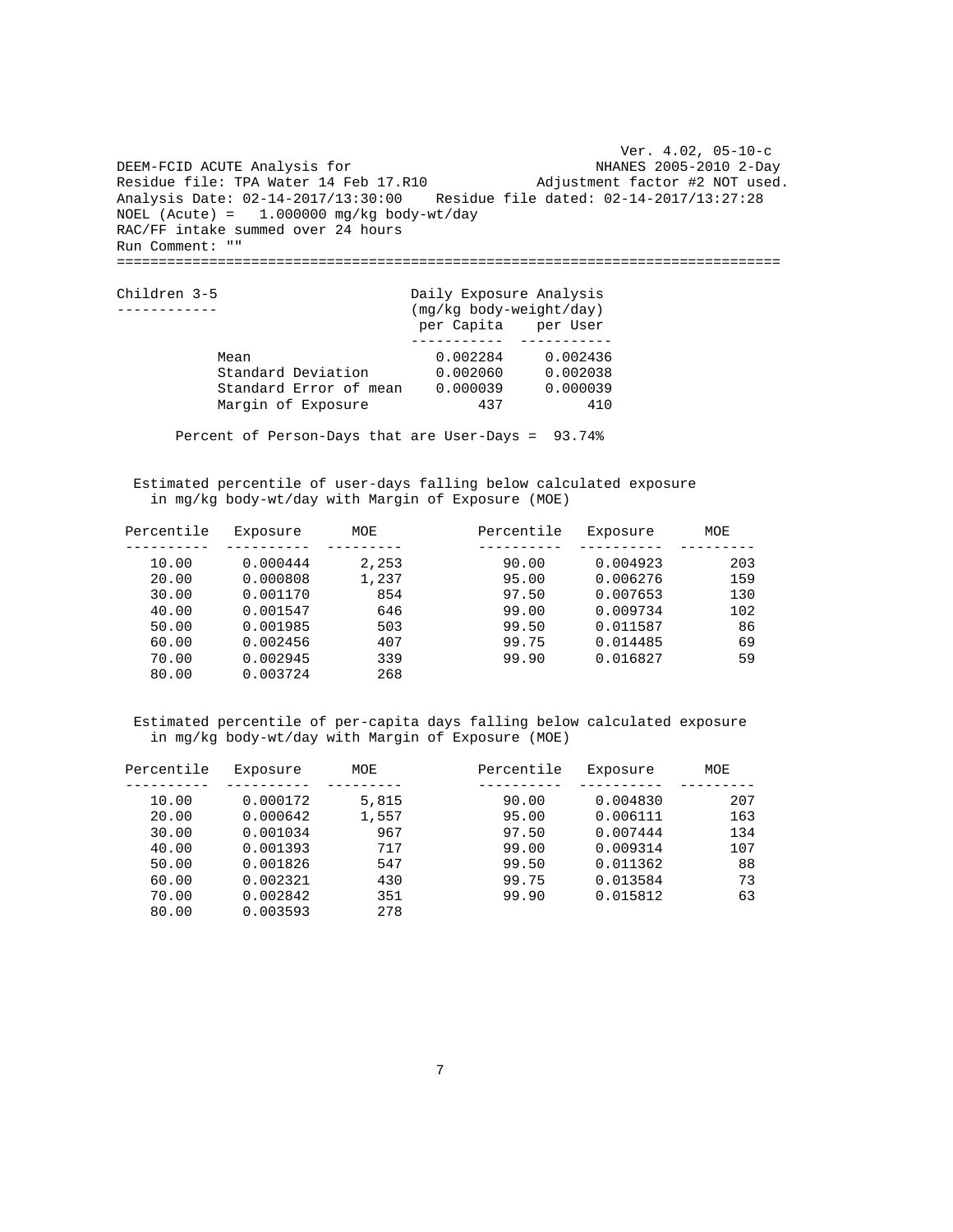Ver. 4.02, 05-10-c NHANES 2005-2010 2-Day Adjustment factor #2 NOT used. Analysis Date: 02-14-2017/13:30:00 Residue file dated: 02-14-2017/13:27:28 DEEM-FCID ACUTE Analysis for Residue file: TPA Water 14 Feb 17.R10  $NOEL$  (Acute) = 1.000000 mg/kg body-wt/day RAC/FF intake summed over 24 hours Run Comment: "" ===============================================================================

| Children 6-12          | Daily Exposure Analysis<br>(mg/kg body-weight/day) |          |  |  |
|------------------------|----------------------------------------------------|----------|--|--|
|                        | per Capita per User                                |          |  |  |
|                        |                                                    |          |  |  |
| Mean                   | 0.001698                                           | 0.001839 |  |  |
| Standard Deviation     | 0.001698                                           | 0.001692 |  |  |
| Standard Error of mean | 0.000021                                           | 0.000021 |  |  |
| Margin of Exposure     | 588                                                | 543      |  |  |

Percent of Person-Days that are User-Days = 92.34%

 Estimated percentile of user-days falling below calculated exposure in mg/kg body-wt/day with Margin of Exposure (MOE)

| Percentile | Exposure | MOE   | Percentile | Exposure | MOE |
|------------|----------|-------|------------|----------|-----|
|            |          |       |            |          |     |
| 10.00      | 0.000304 | 3,293 | 90.00      | 0.003748 | 266 |
| 20.00      | 0.000573 | 1,746 | 95.00      | 0.004927 | 202 |
| 30.00      | 0.000829 | 1,206 | 97.50      | 0.006362 | 157 |
| 40.00      | 0.001098 | 910   | 99.00      | 0.008015 | 124 |
| 50.00      | 0.001409 | 709   | 99.50      | 0.009651 | 103 |
| 60.00      | 0.001753 | 570   | 99.75      | 0.011122 | 89  |
| 70.00      | 0.002222 | 450   | 99.90      | 0.013229 | 75  |
| 80.00      | 0.002800 | 357   |            |          |     |

| Percentile | Exposure | MOE    | Percentile | Exposure | MOE |
|------------|----------|--------|------------|----------|-----|
|            |          |        |            |          |     |
| 10.00      | 0.000069 | 14,537 | 90.00      | 0.003597 | 277 |
| 20.00      | 0.000398 | 2,513  | 95.00      | 0.004794 | 208 |
| 30.00      | 0.000679 | 1,472  | 97.50      | 0.006117 | 163 |
| 40.00      | 0.000960 | 1,042  | 99.00      | 0.007957 | 125 |
| 50.00      | 0.001274 | 784    | 99.50      | 0.009566 | 104 |
| 60.00      | 0.001639 | 610    | 99.75      | 0.011056 | 90  |
| 70.00      | 0.002086 | 479    | 99.90      | 0.013190 | 75  |
| 80.00      | 0.002673 | 374    |            |          |     |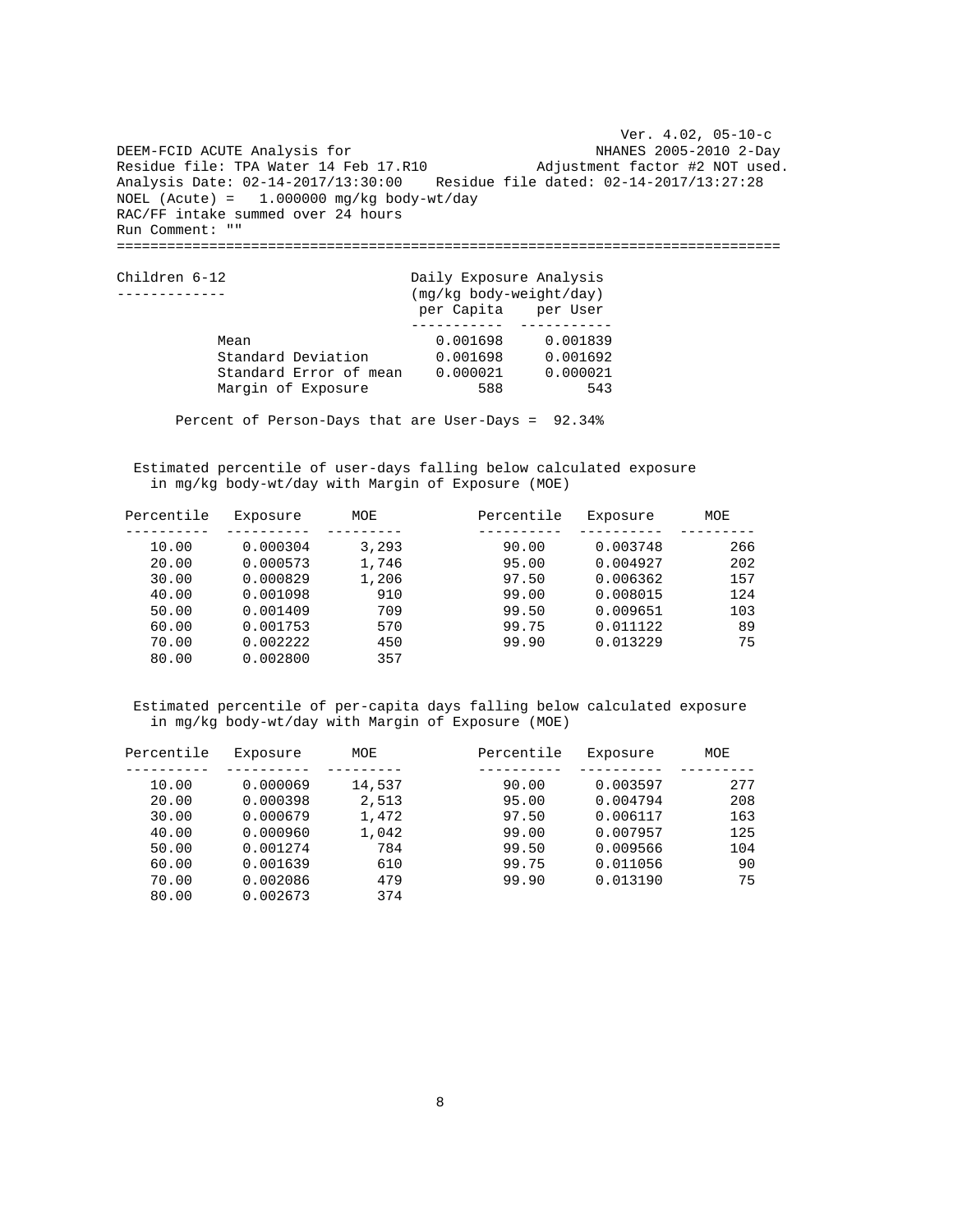Ver. 4.02, 05-10-c DEEM-FCID Acute analysis for

 $\hat{\mathcal{A}}$ 

Residue file name: H:\plohstroh\Documents\Memos\TPA 09 Feb 17\DEEM Files\TPA Water 14 Feb 17.RlO Analysis Date 02-23-2017 Residue file dated: 02-14-2017/13:27:28

| EPA<br>Code | Crop | Grp Food Name                                                                            | Def Res<br>(ppm)     | Adj. Factors<br>#1         | #2 | Comment |
|-------------|------|------------------------------------------------------------------------------------------|----------------------|----------------------------|----|---------|
|             |      | 8601000000 86A Water, direct, all sources<br>8602000000 86B Water, indirect, all sources | 0.101000<br>0.101000 | 1.000 1.000<br>1.000 1.000 |    |         |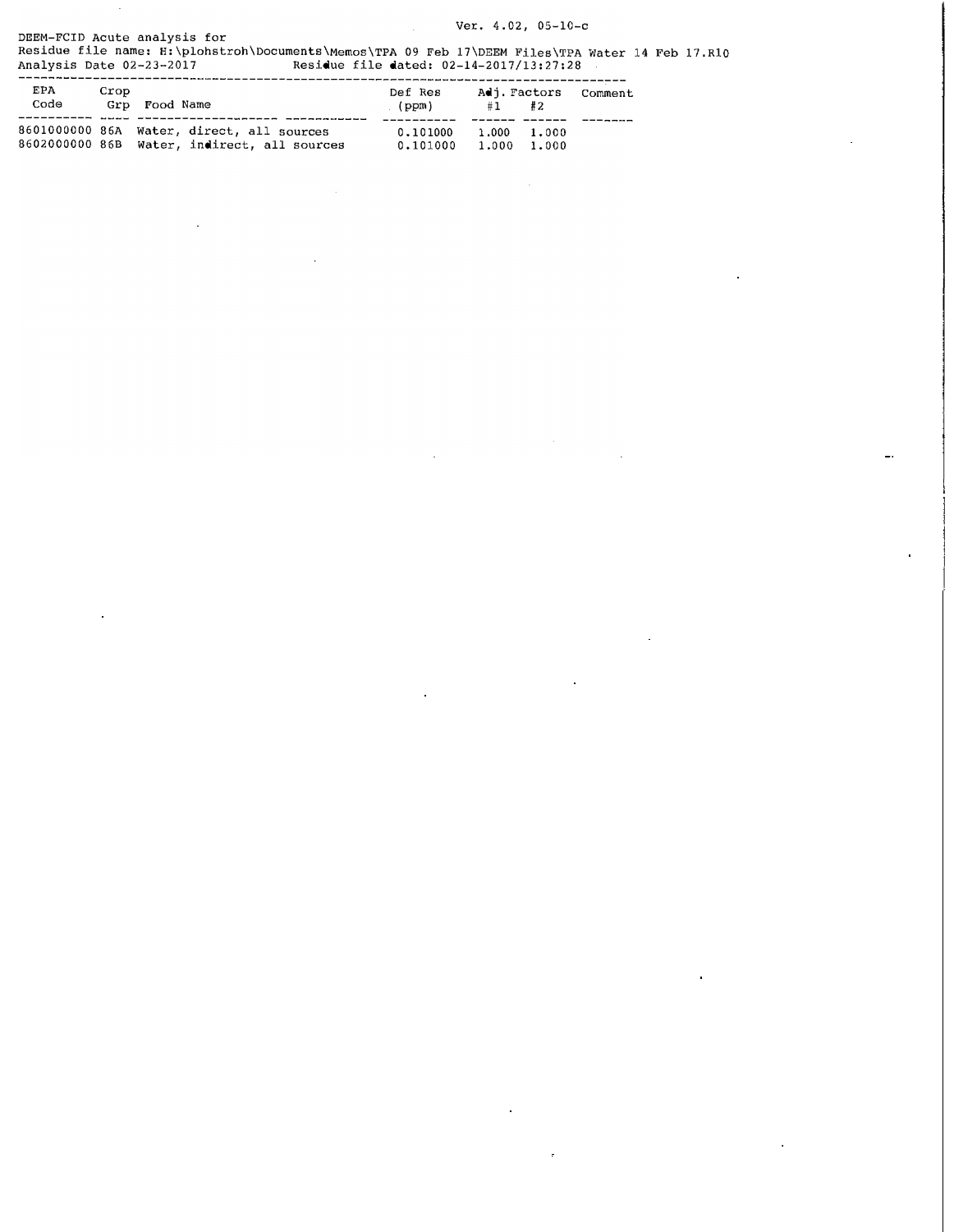**Appendix 3. Chronic Drinking Water Exposure Analysis (2 pages)**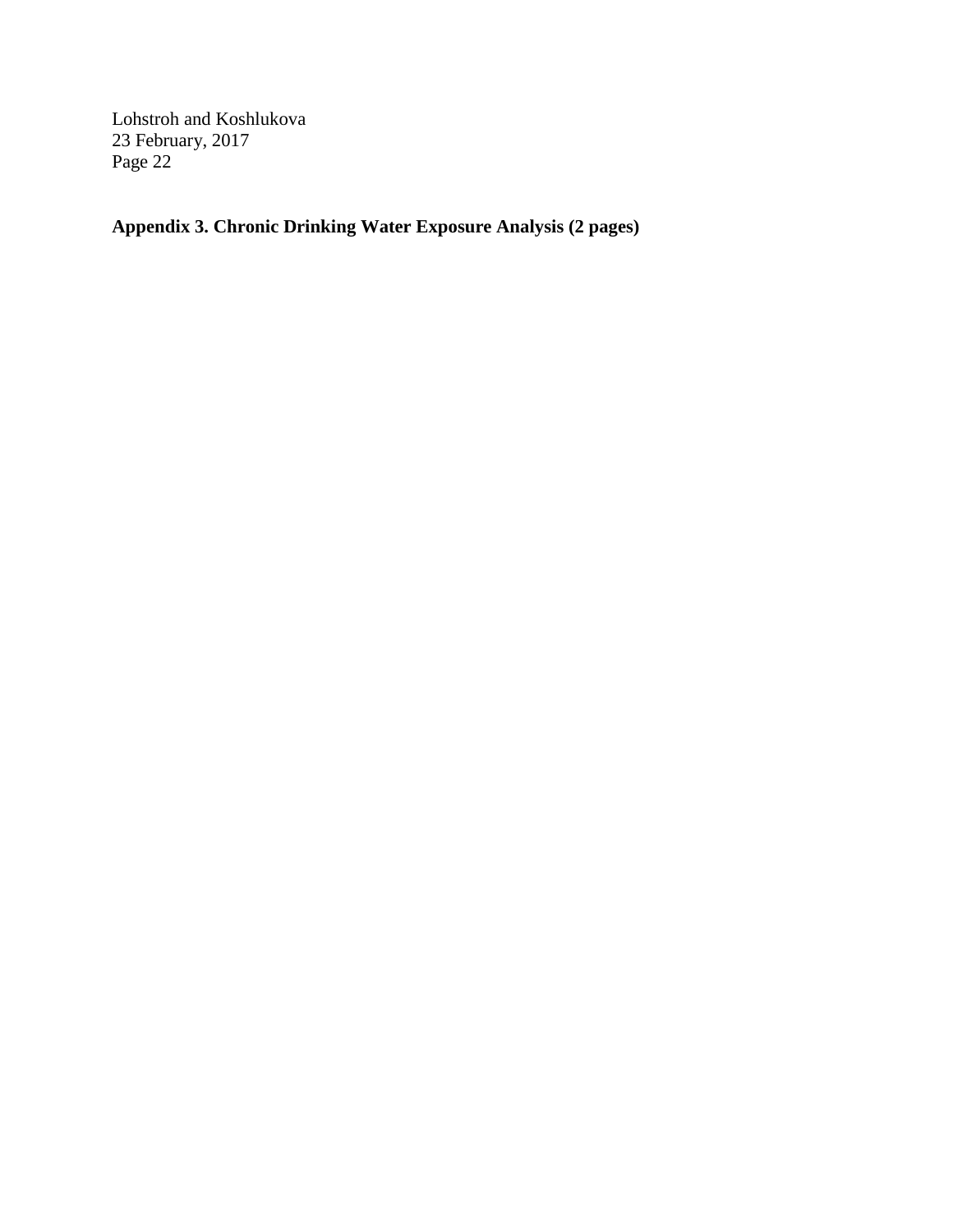Evaluation Copy DEEM-FCID Chronic analysis for Residue file name: H:\plohstroh\Documents\Memos\TPA 09 Feb 17\DEEM Files\TPA Water 14 Feb 17.R10 Ver. 4.02, 05-10-c NHANES 2005-2010 2-day Analysis Date 02-14-2017/13:31:34 Residue file dated: 02-14-2017/13:27:28 NOEL (Chronic) = 1 mg/kg bw/day Adjustment factor #2 NOT used. =============================================================================== Total exposure by population subgroup

-------------------------------------------------------------------------------

|                        | Total Exposure      |                         |          |  |
|------------------------|---------------------|-------------------------|----------|--|
| Population<br>Subgroup | body wt/day of NOEL | mg/kg Percent Margin of | Exposure |  |
| Total US Population    | 0.002041            | $0.20\%$                | 490      |  |
| Hispanic               | 0.001991            | $0.20\%$                | 502      |  |
| Non-Hisp-White         | 0.002093            | $0.21$ %                | 478      |  |
| Non-Hisp-Black         | 0.001640            | $0.16$ °                | 610      |  |
| Non-Hisp-Other         | 0.002399            | 0.24%                   | 417      |  |
| Nursing Infants        | 0.002321            | $0.23$ $*$              | 431      |  |
| Non-Nursing Infants    | 0.010055            | $1.01\$                 | 99       |  |
| Female 13+ PREG        | 0.002127            | $0.21$ %                | 470      |  |
| Children 1-6           | 0.002447            | 0.24%                   | 409      |  |
| Children 7-12          | 0.001618            | 0.16%                   | 618      |  |
| Male 13-19             | 0.001341            | 0.13%                   | 746      |  |
| Female 13-19/NP        | 0.001531            | 0.15%                   | 653      |  |
| Male 20+               | 0.001895            | 0.19%                   | 528      |  |
| Female $20+/NP$        | 0.002099            | $0.21$ $8$              | 476      |  |
| Seniors 55+            | 0.001909            | 0.19%                   | 524      |  |
| All Infants            | 0.007623            | 0.76%                   | 131      |  |
| Female 13-50           | 0.002003            | 0.20%                   | 499      |  |
| Children 1-2           | 0.002806            | 0.28%                   | 356      |  |
| Children 3-5           | 0.002284            | 0.23%                   | 438      |  |
| Children 6-12          | 0.001698            | 0.17%                   | 589      |  |
| Youth 13-19            | 0.001439            | 0.14%                   | 695      |  |
| Adults 20-49           | 0.002027            | $0.20$ $8$              | 493      |  |
| Adults 50-99           | 0.001972            | $0.20$ $8$              | 507      |  |
| Female 13-49           | 0.001993            | 0.20%                   | 502      |  |